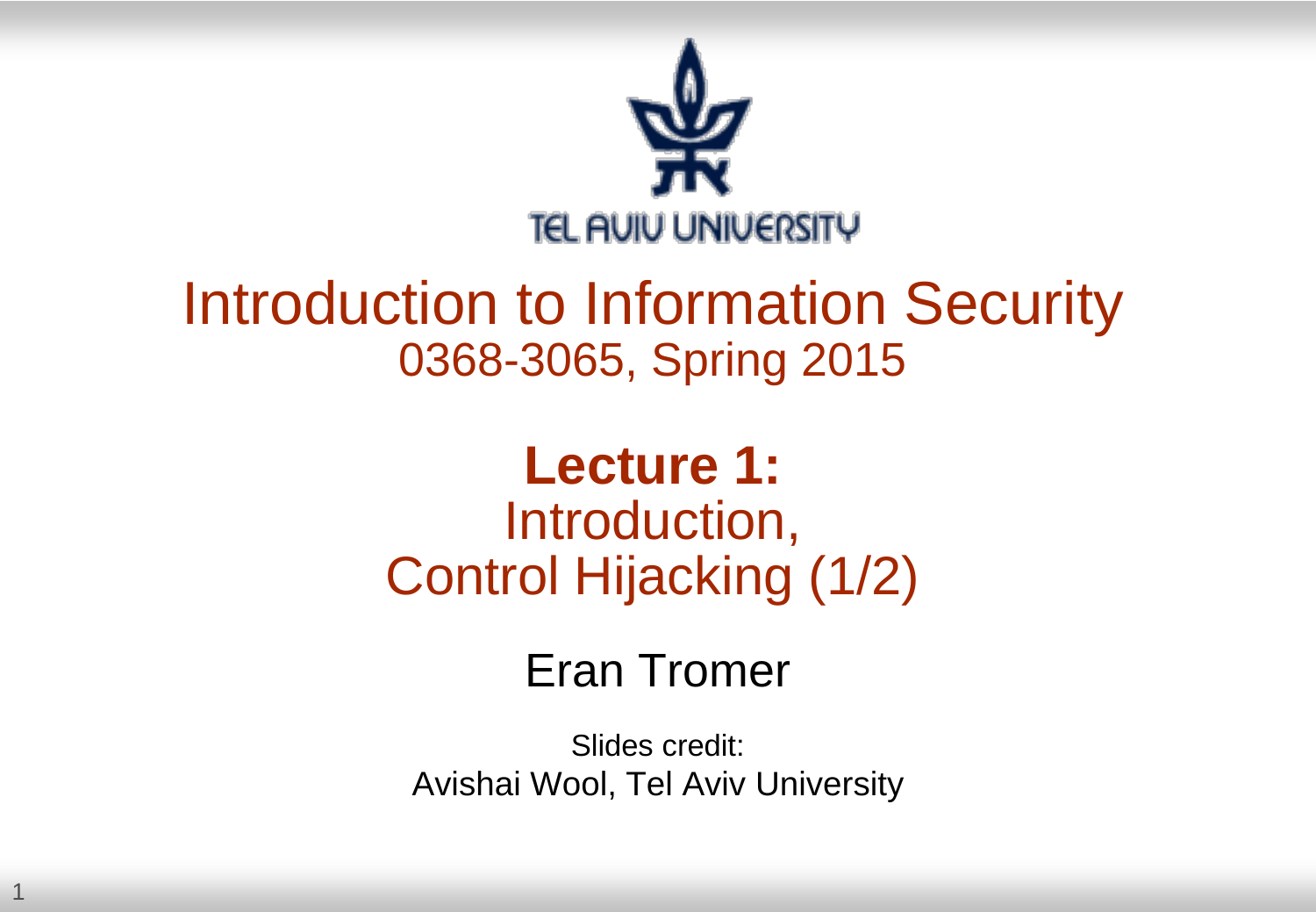#### Administration

#### Lecturer: Eran Tromer

tromer@cs.tau.ac.il (include "infosec15" in email subject)

- Leading teaching assistants: Itamar Gilad, Nir Krakowski
- Teaching assistant / exercise checker: Michal Shagam
- Course web site: **http://course.cs.tau.ac.il/infosec15/**
	- Read the Instructions
	- Join the mailing list (automatic if you're already registered)
- JOIN<br>FILL

– Fill in the questionnaire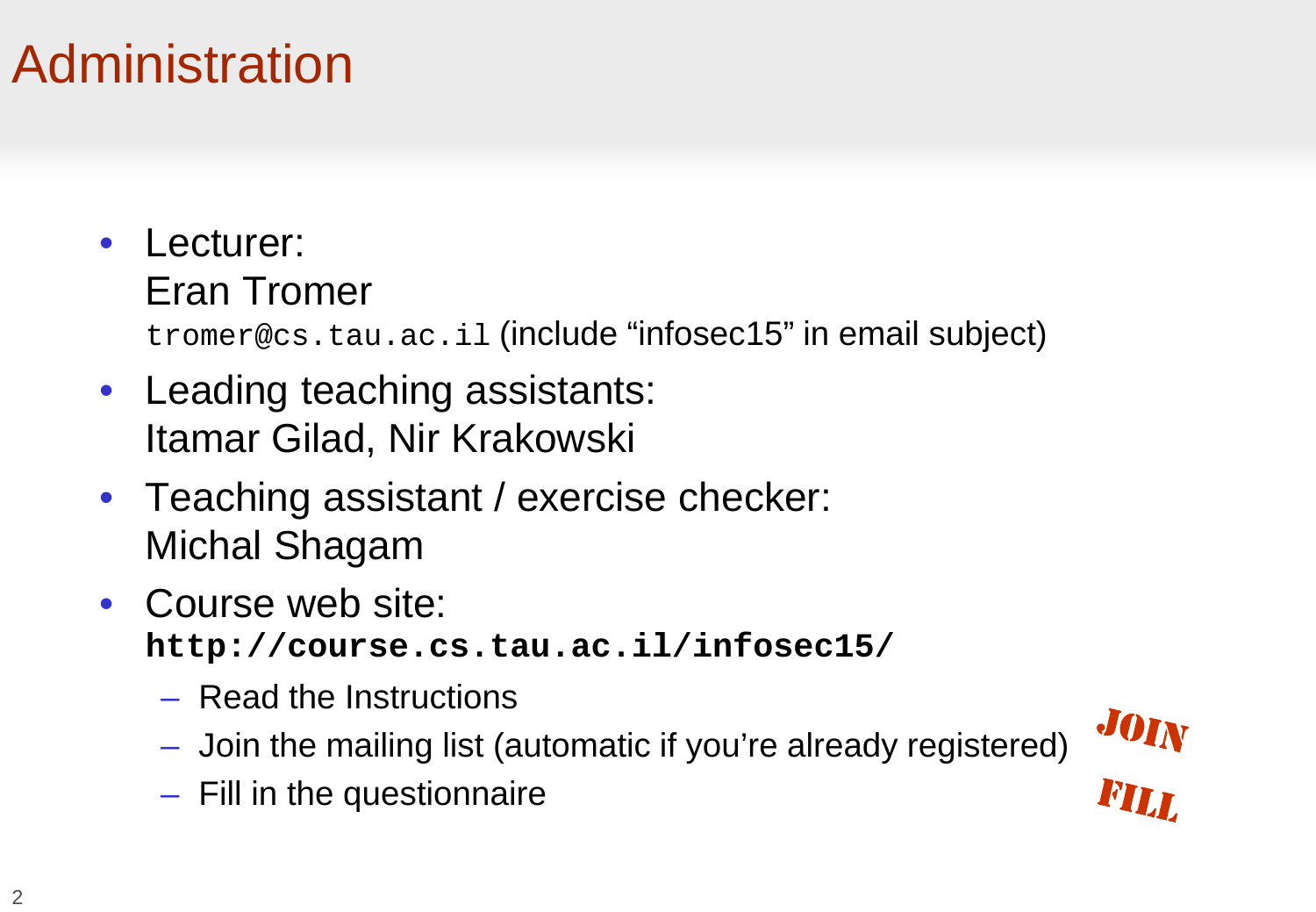

• Practical emphasis, challenging hands-on exercises.

• Final grade: 65% exam, 35% exercises

• Attend recitations for necessary context.

Further details in recitation.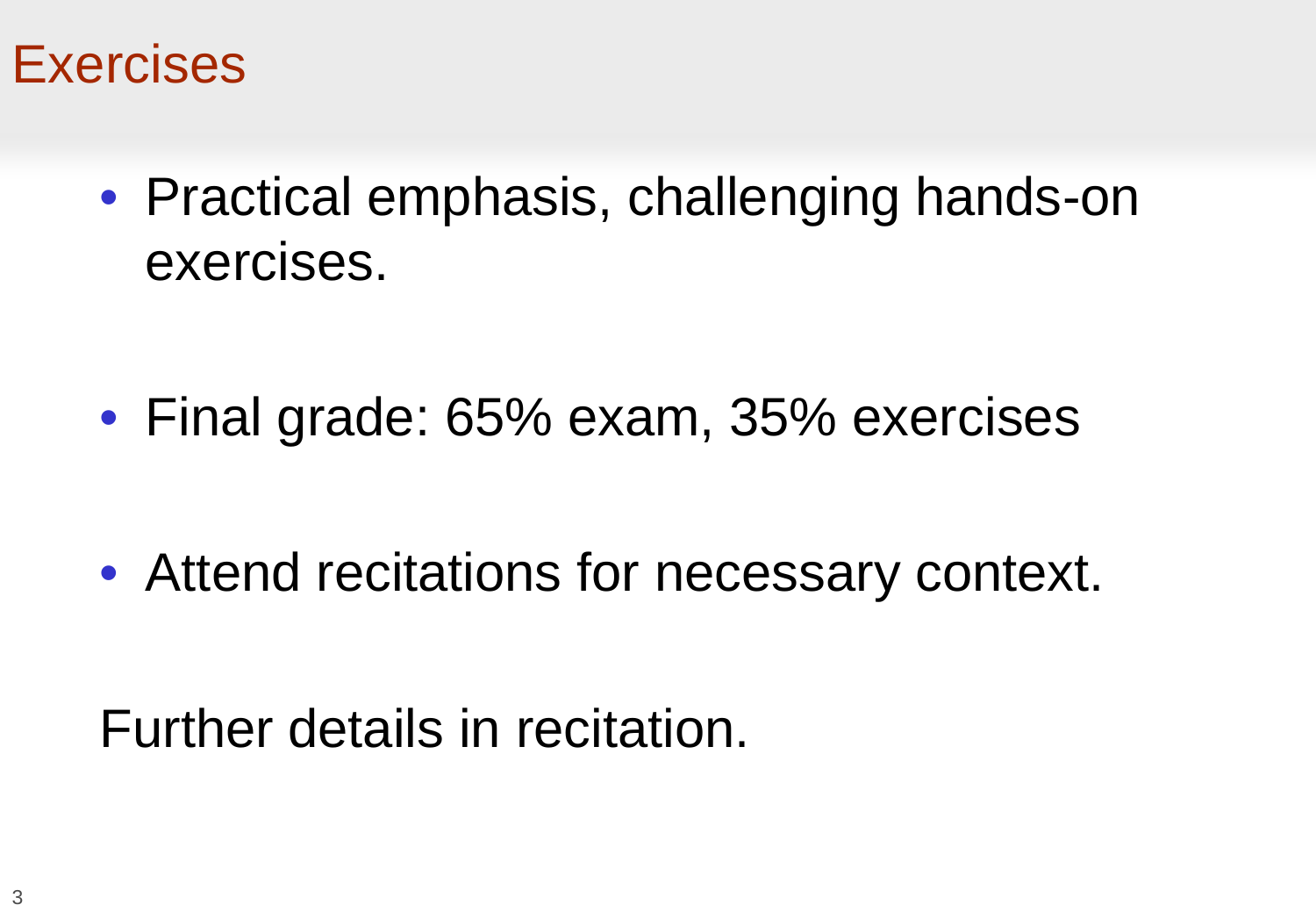#### **Motivation**

#### Information Security

#### Computer and Network Security

Cyber Security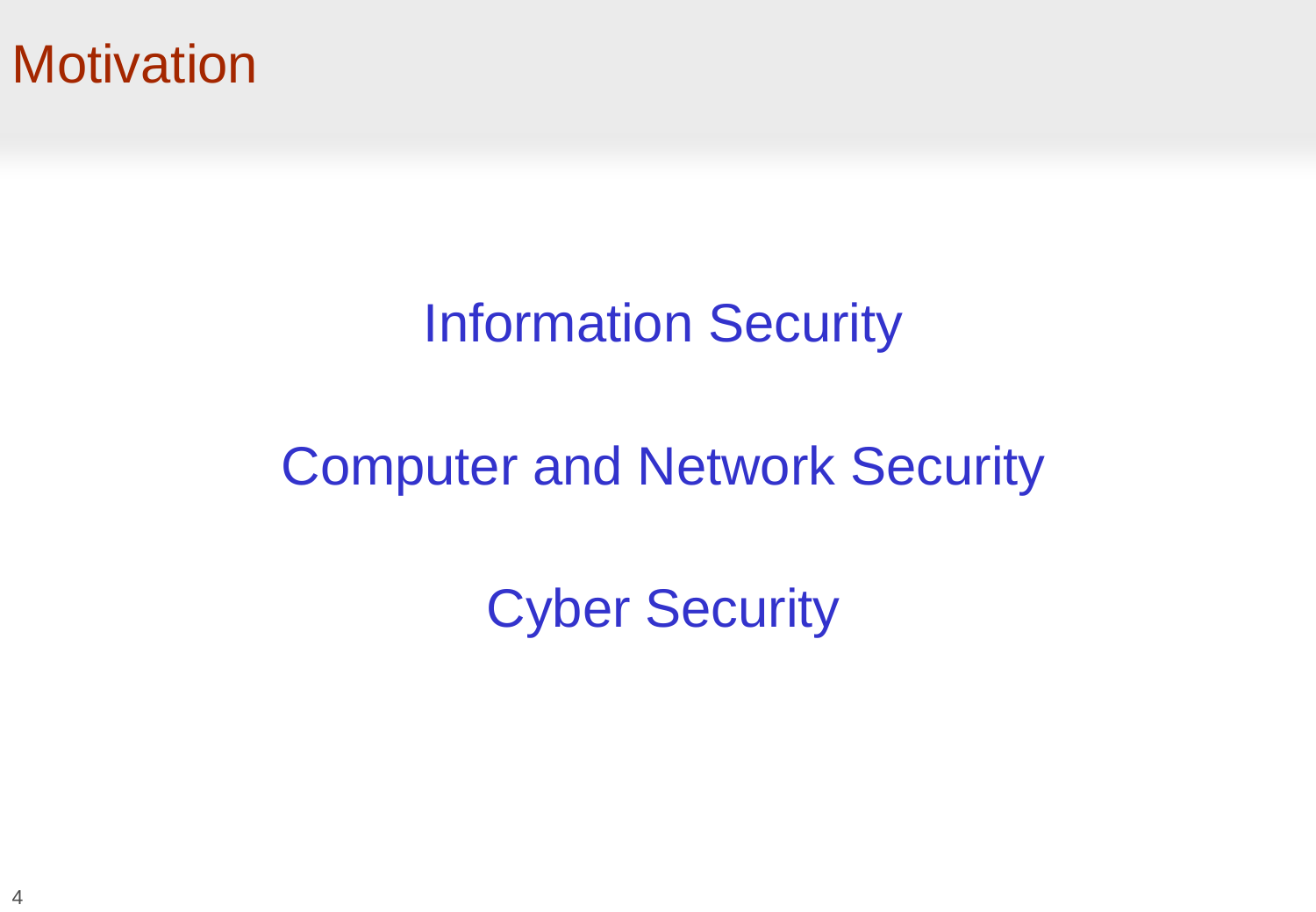#### A brief history of cyber

#### 1948

### The New H CYBR CONSTRUCTION

### e zantin Cyberne of cyber crime Cybernet **Cybernet**

1980

EV ROSS MCGUINNESS<br>
E2.2billion. Citizens are hit to the for the Cabinet Olliver couts Britain Computer expert Tim Water-<br>
E2.2billion a year while the They show cybercity second.<br>
The Internet based bargesim and the Cabi Data Breach at Sec. sented by secretary and one with phase and other are organised networks organised news, state

1988

to be even higher as many over attacks city streets. We there is and were relation to report of regarding the see there is and were relation to every soll for each year of the every soll of the relation of the street of th

that, the most becomes." computer expert Tim Was Nomfort University, said: 'll Montfort University<br>stracks were instead bappeain

 $\frac{1}{2}$ 

eity streets, UK citizens was

27, 2011

 $5070 -$ 

# Finance: **National** Physical (Stuxnet) <



Cybersecurity ~ harming computers and things they control Information / computer / network / control-system security, cryptography

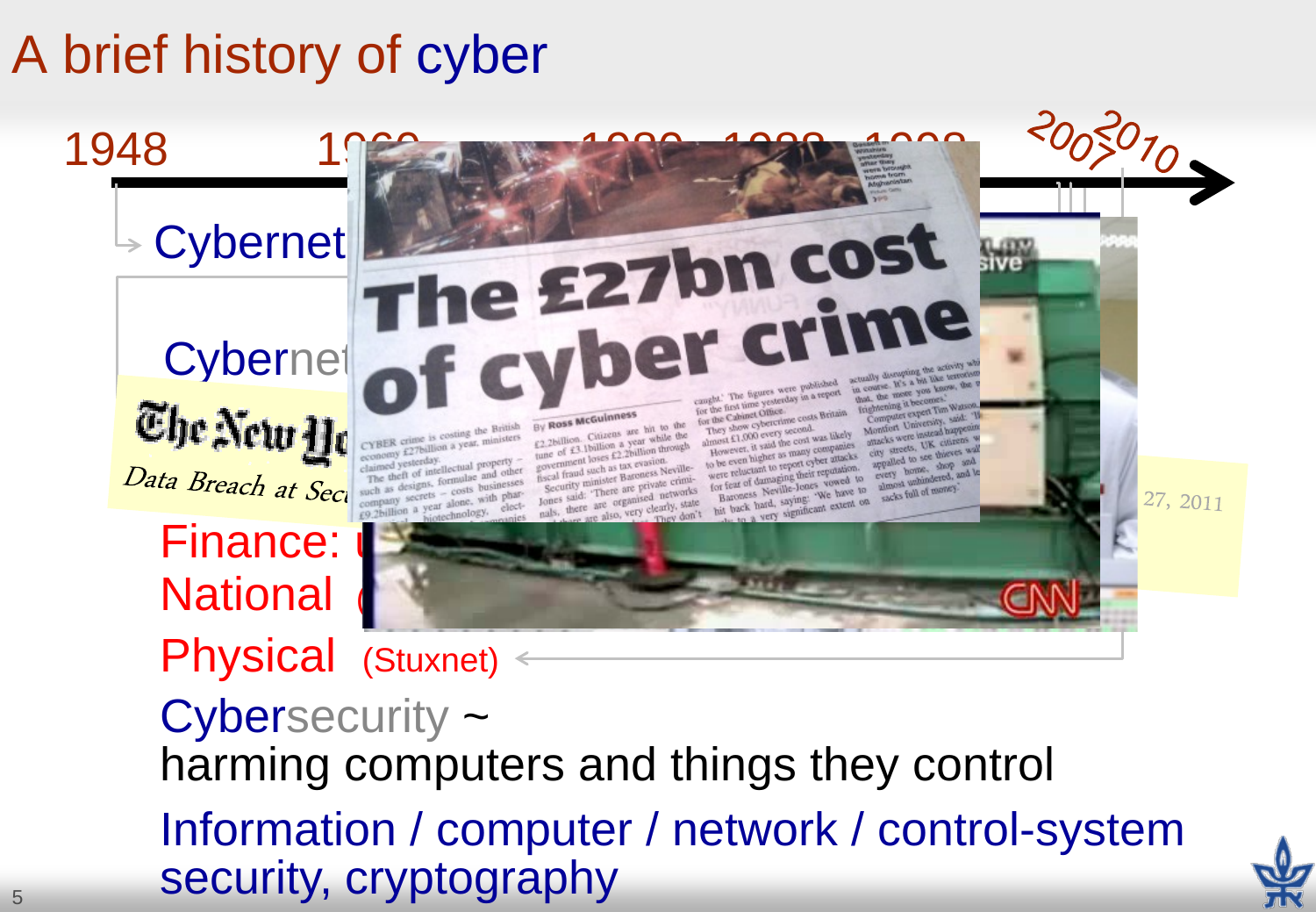#### Security goals and threats

#### GOAL

- Data confidentiality
- Data integrity
- System availability
- User authentication
- Privilege separation

#### THREAT

- Data exposure
- Data modification
- Denial of service
- Masquerading
- Privilege elevation

Prerequisite to many attacks: getting malicious code to run on victim's computer system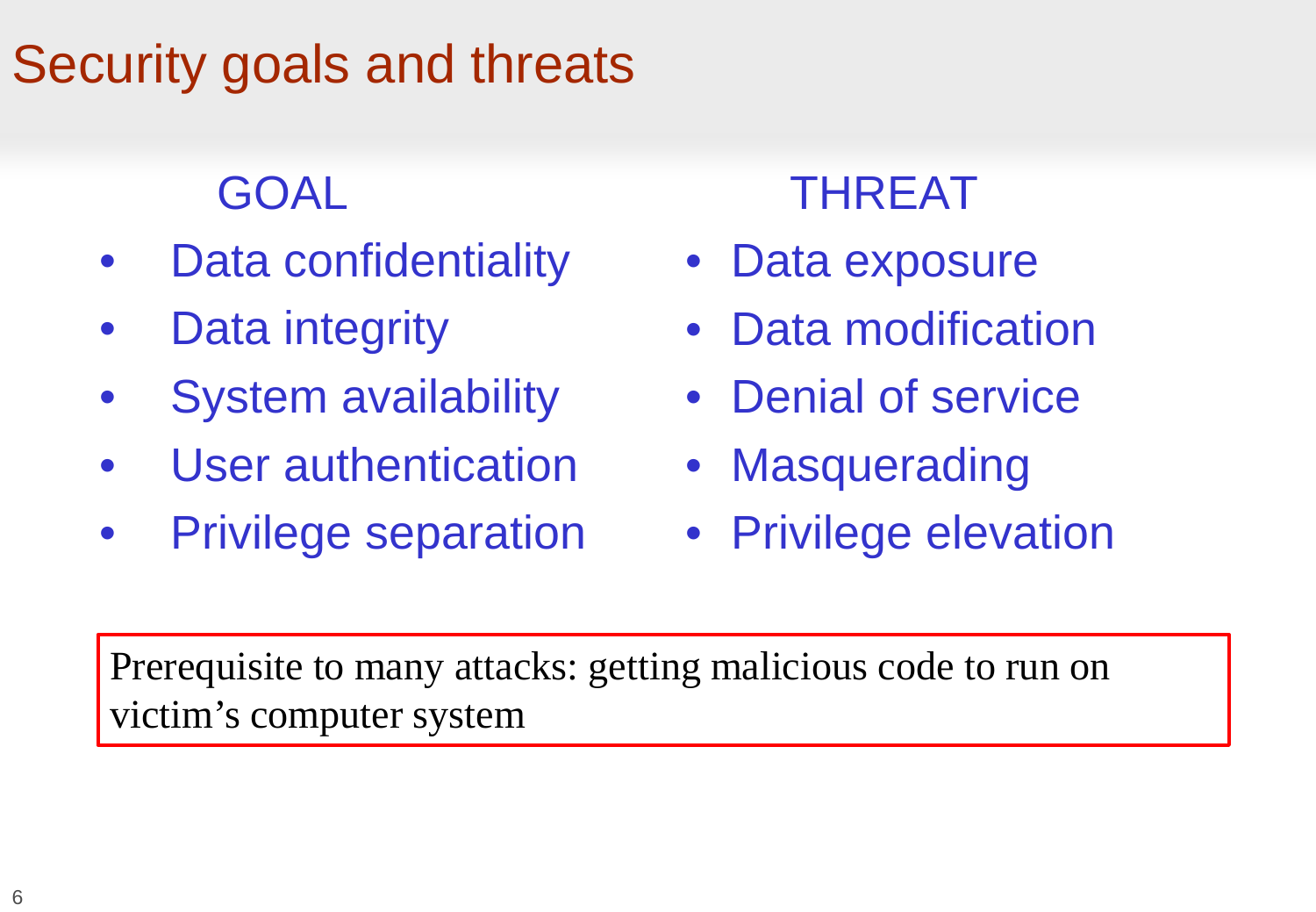

### Control Hijacking

# Basic Control Hijacking Attacks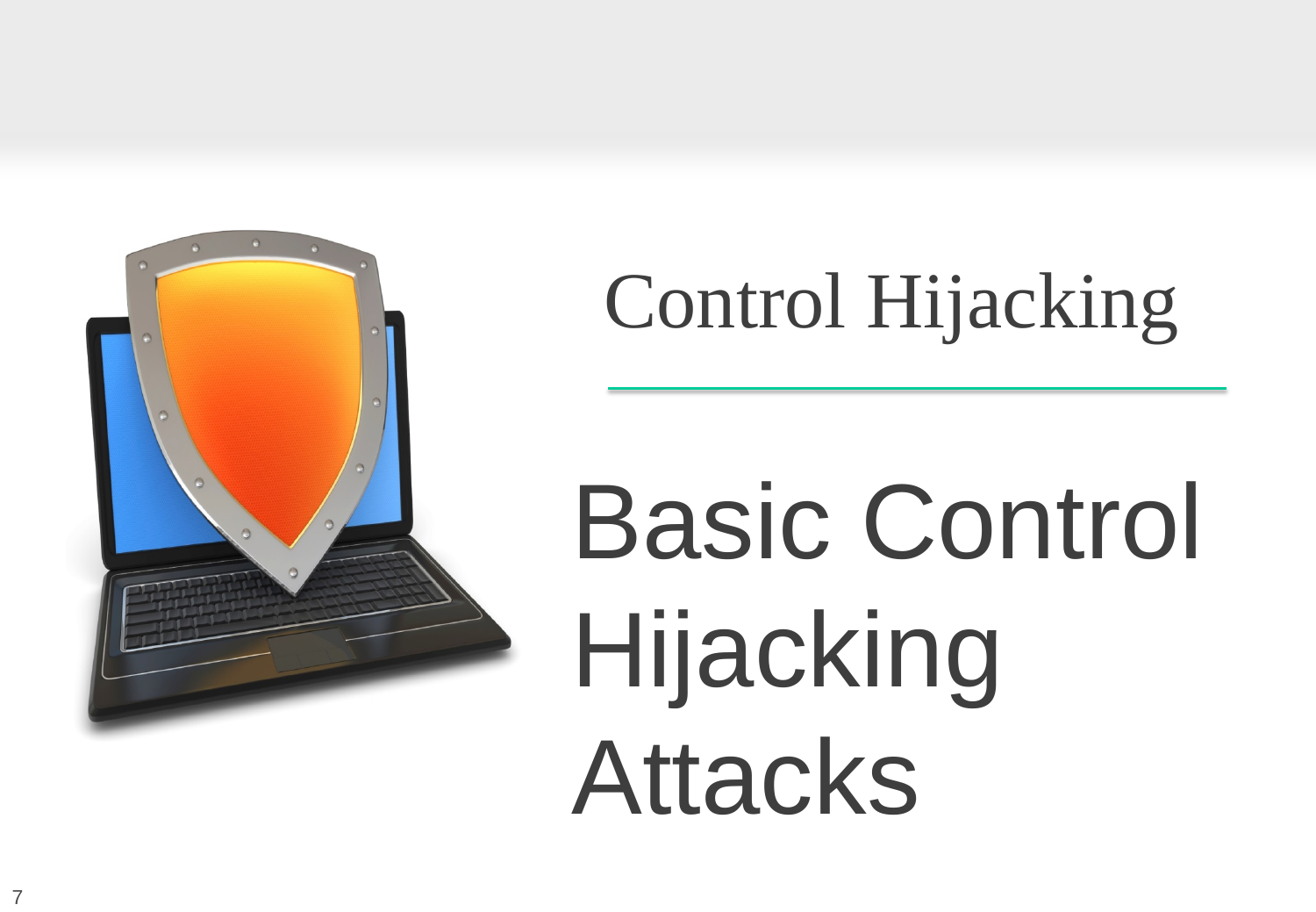### Control hijacking attacks

- Attacker's goal:
	- Take over target machine (e.g. web server)
		- Execute arbitrary code on target by hijacking application control flow

#### • Examples.

- Buffer overflow attacks
- Integer overflow attacks
- Format string vulnerabilities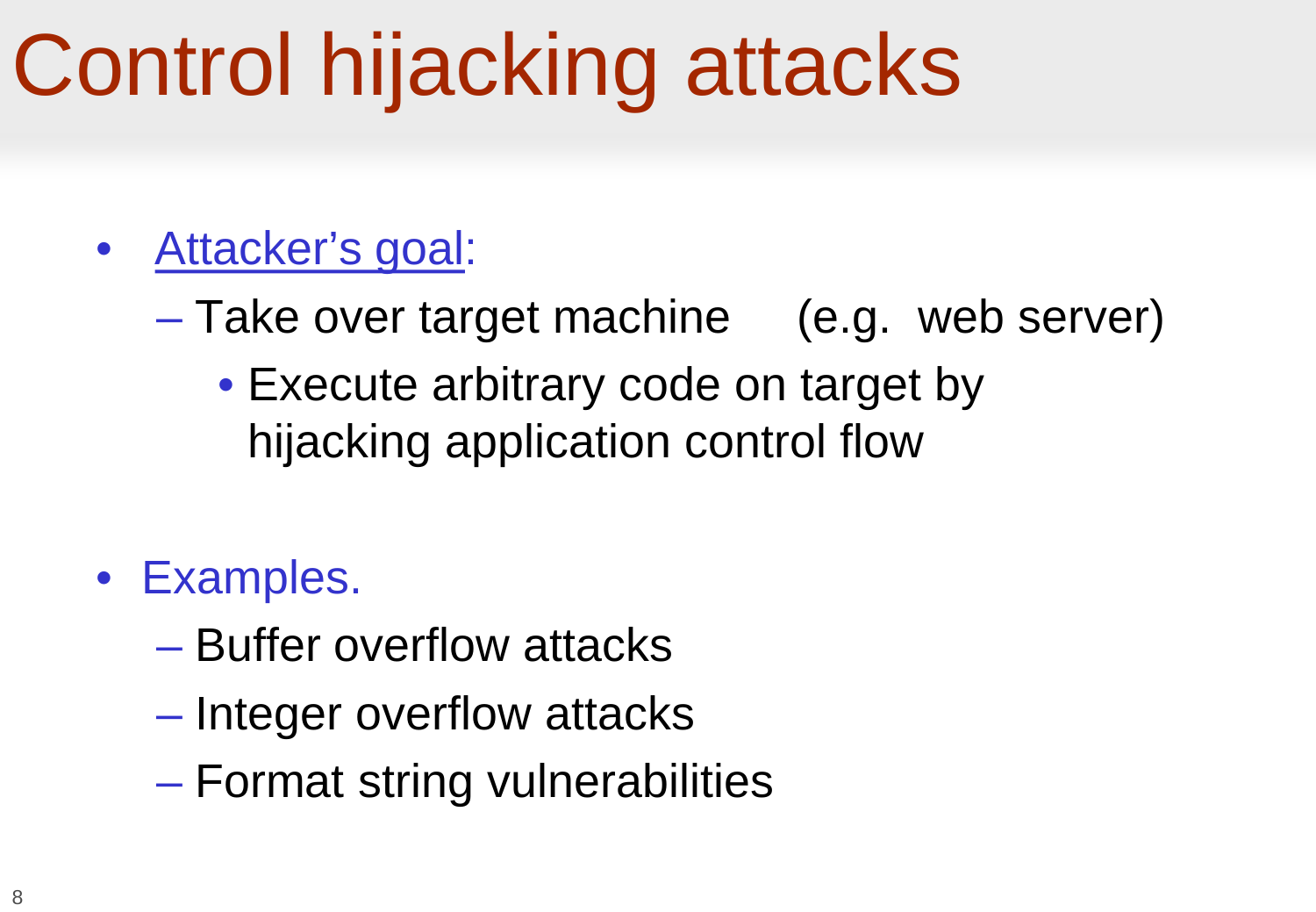### Example 1: buffer overflows

- Extremely common bug in C/C++ programs.
	- First major exploit: 1988 Internet Worm, fingerd.

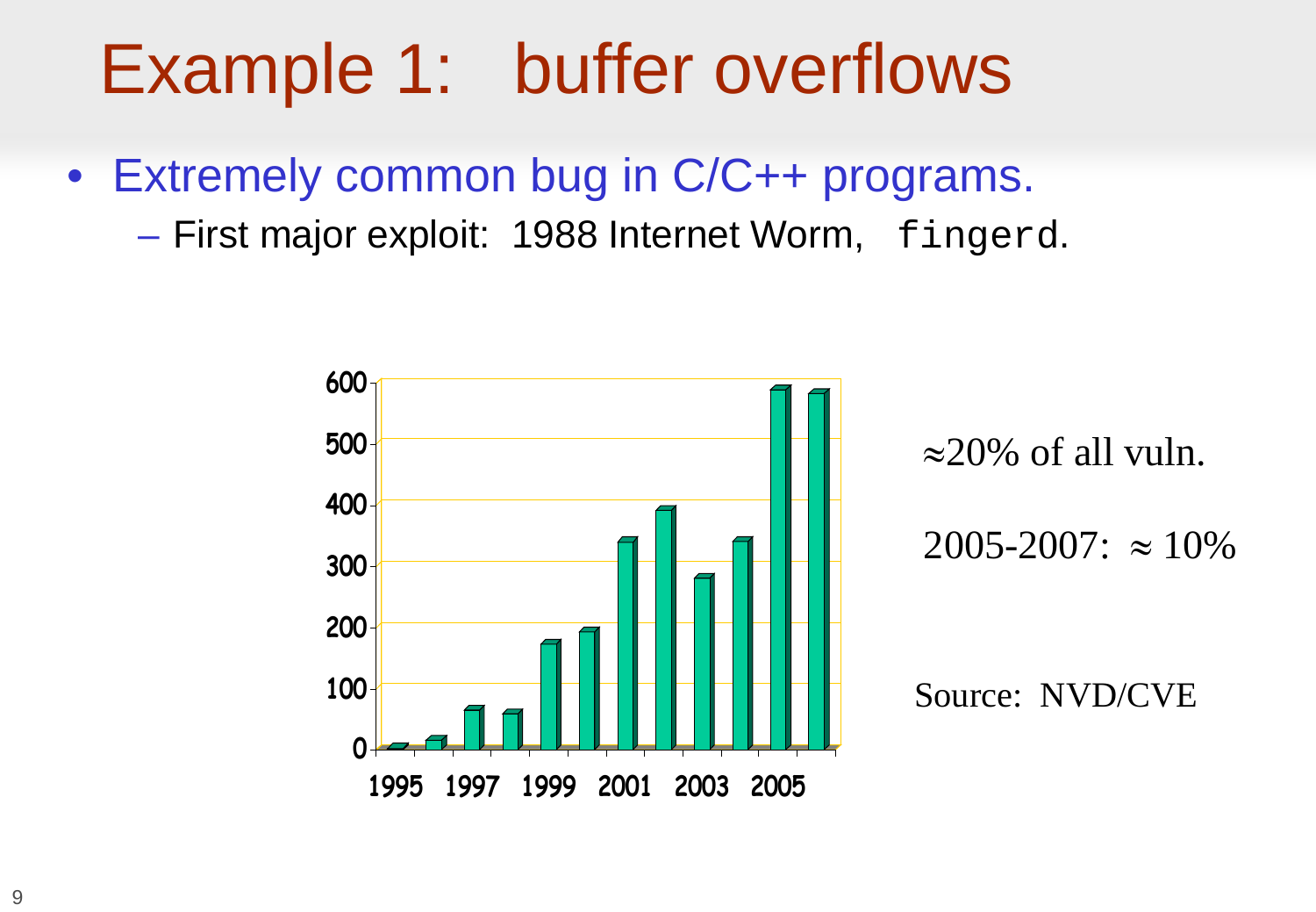### What is needed

- Understanding C functions, the stack, and the heap.
- Know how system calls are made
- The exec() system call
- Attacker needs to know which CPU and OS used on the target machine:
	- Our examples are for x86 running Linux or Windows
	- Details vary slightly between CPUs and OSs:
		- Little endian vs. big endian (x86 vs. Motorola)
		- Stack Frame structure (Unix vs. Windows)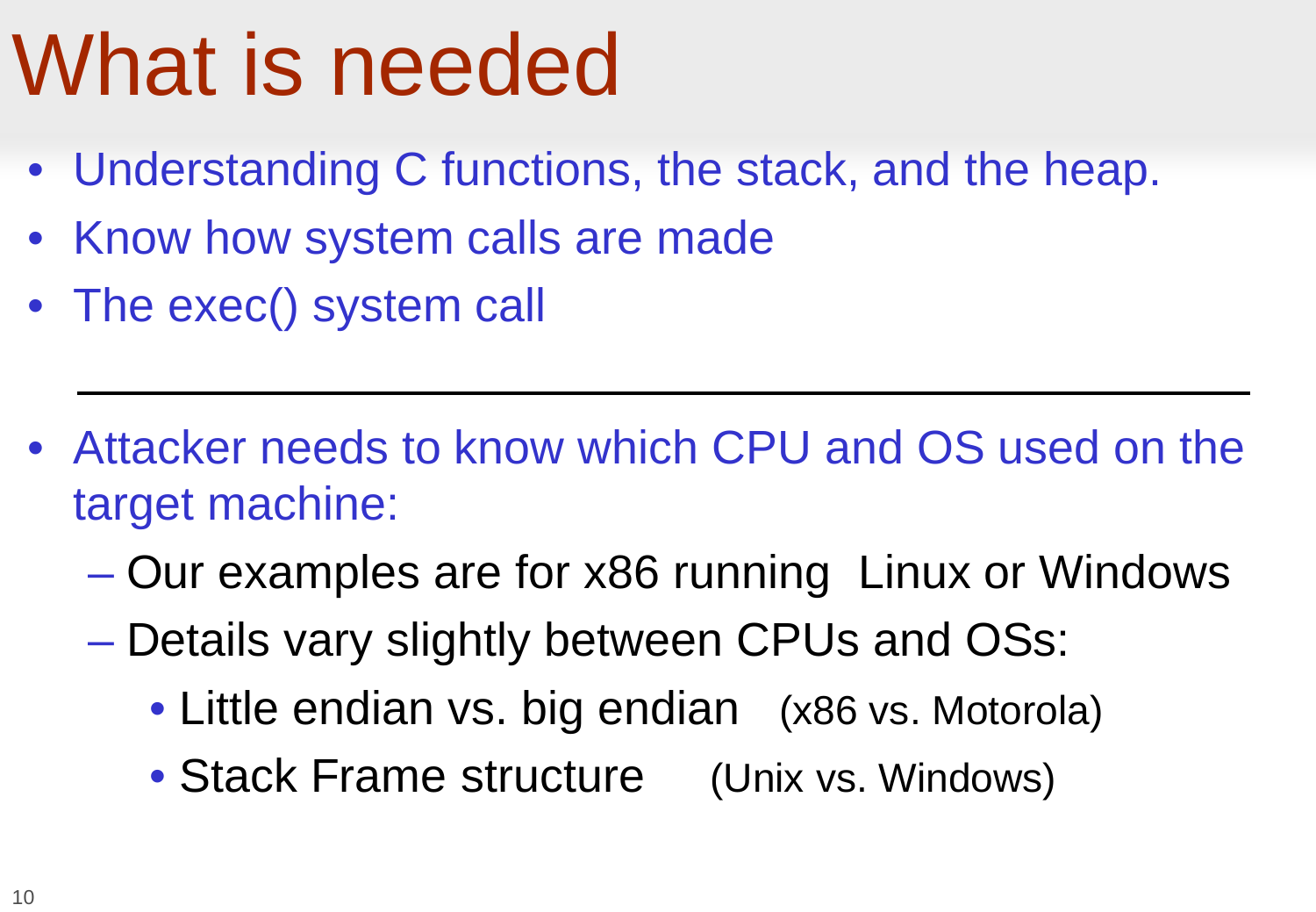### Linux process memory layout

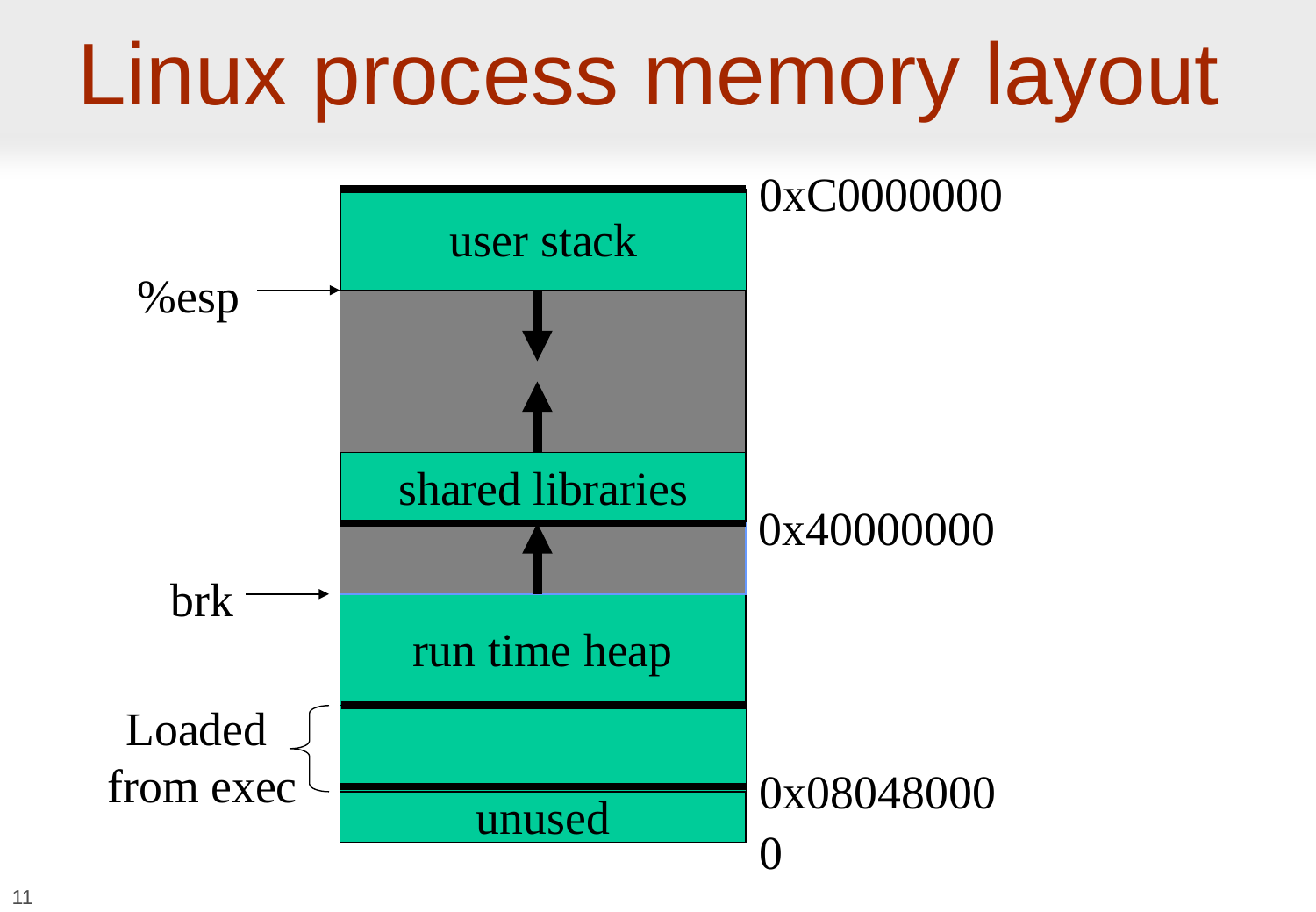### Stack Frame

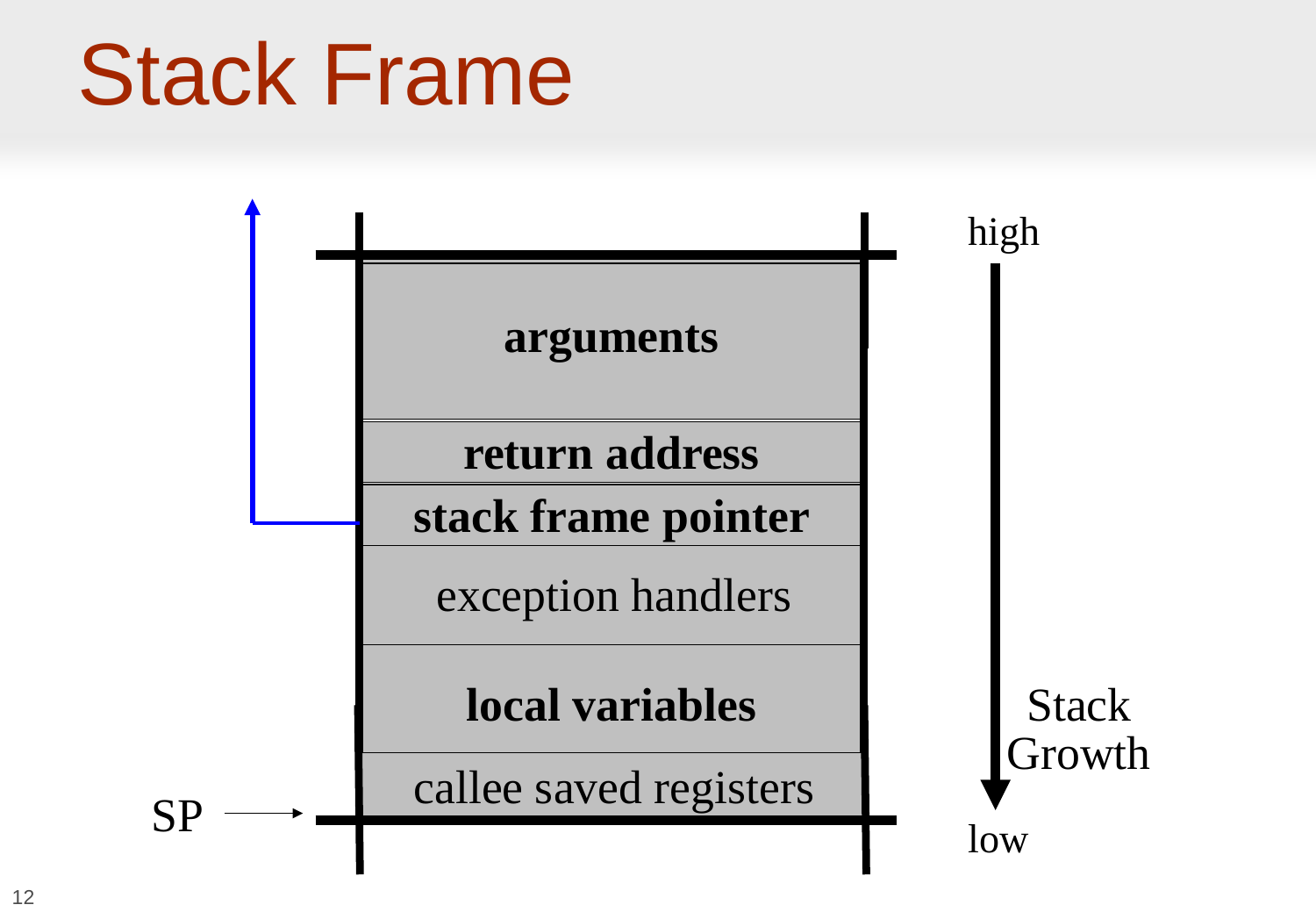#### What are buffer overflows?



13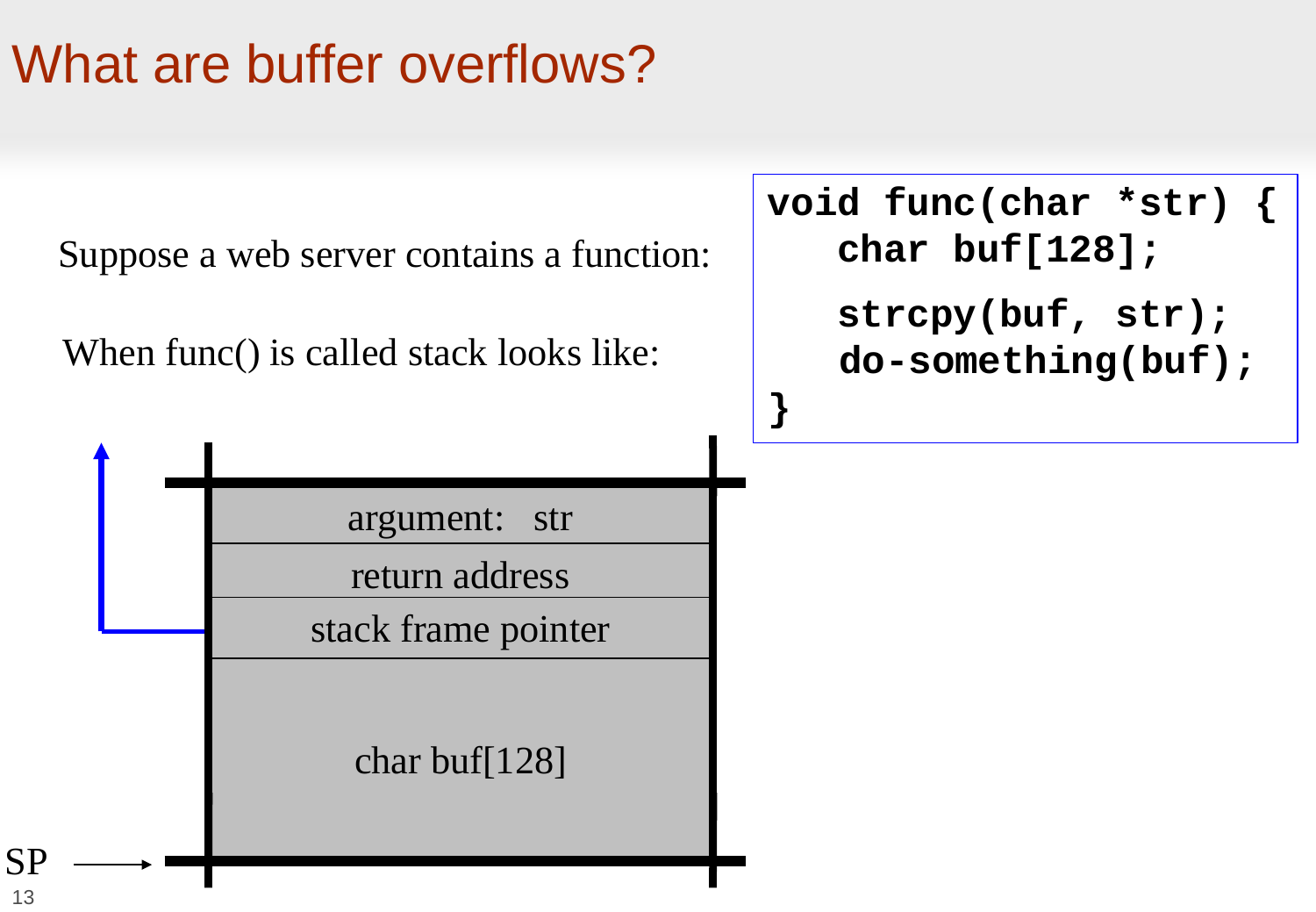#### What are buffer overflows?

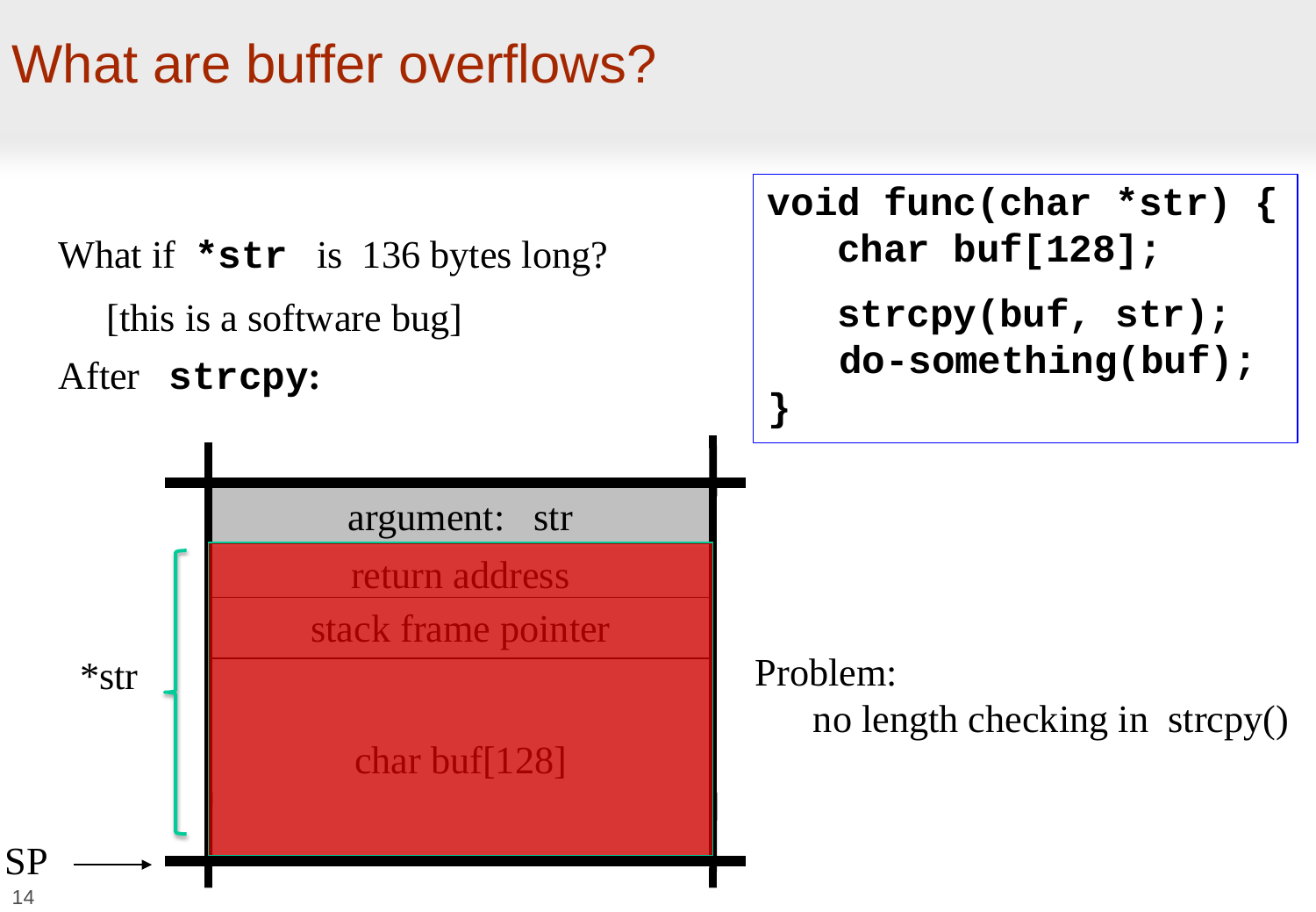#### What are buffer overflows?

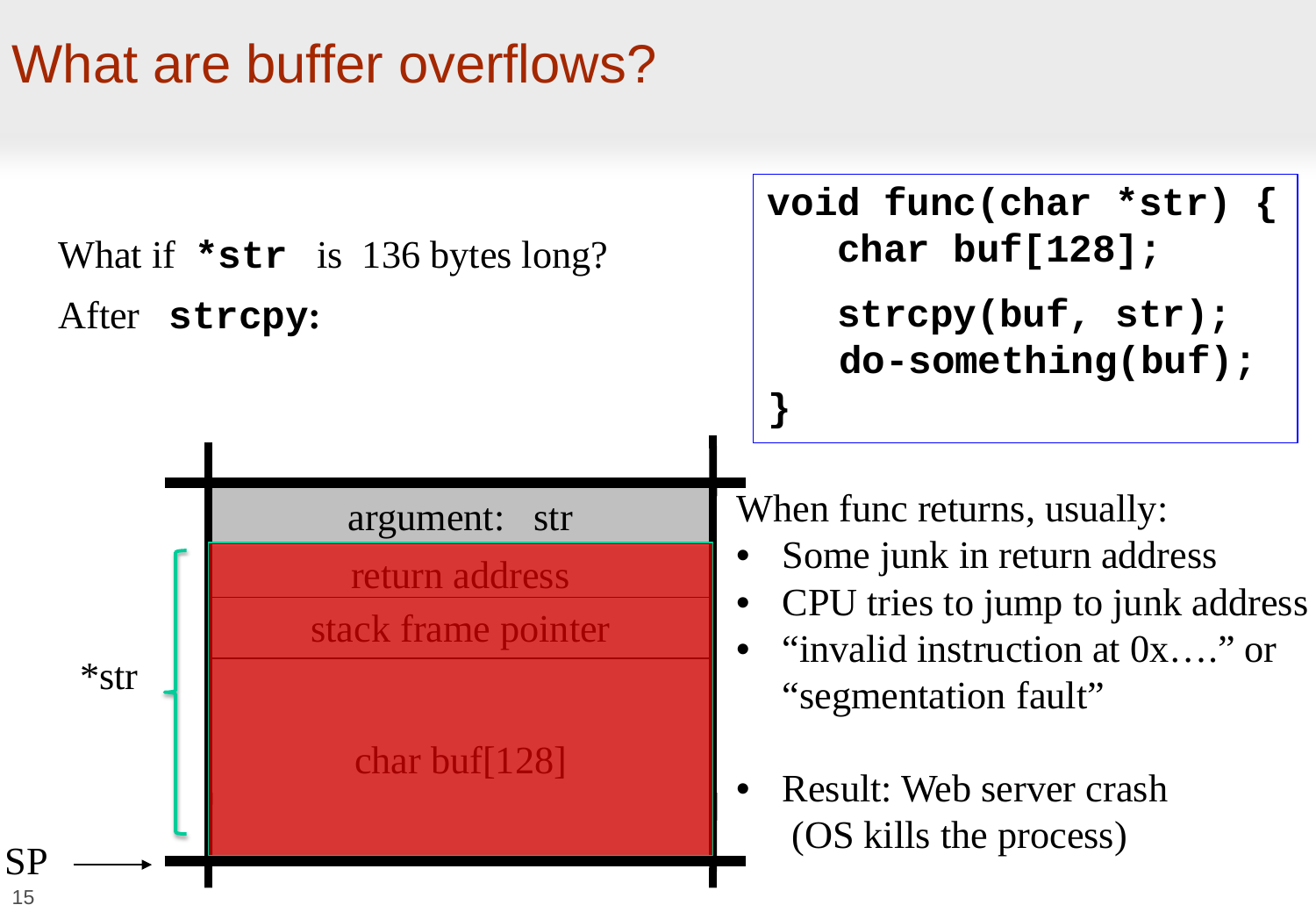#### Now let's think like an attacker

- Attacker discovers the software bug
- Attacker has control over the content & length of str
	- $-E.g.,$  maybe str is sent in the HTTP request that the attacker can fill
- Result: attacker can place binary values in the end of str to select the address that the CPU will jump to upon return
- This is **Control Hijacking**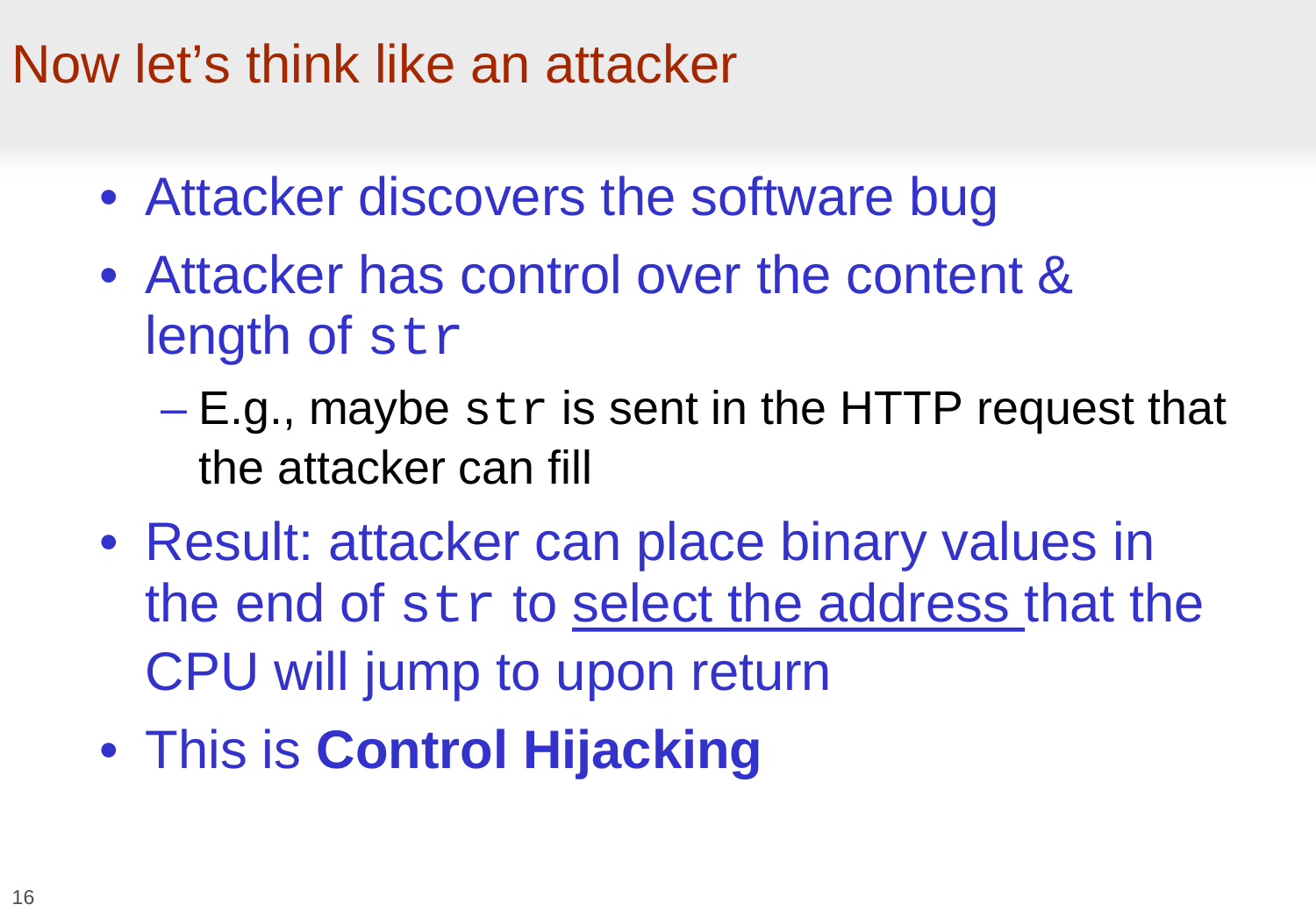#### Where to jump to?

- Attacker goal: jump to an address that runs attacker-written code
	- But the process memory only has legitimate user & OS code
- Need to inject his own code somehow
- Solution: make the buffer overflow even longer
- Place binary machine instructions at the end of str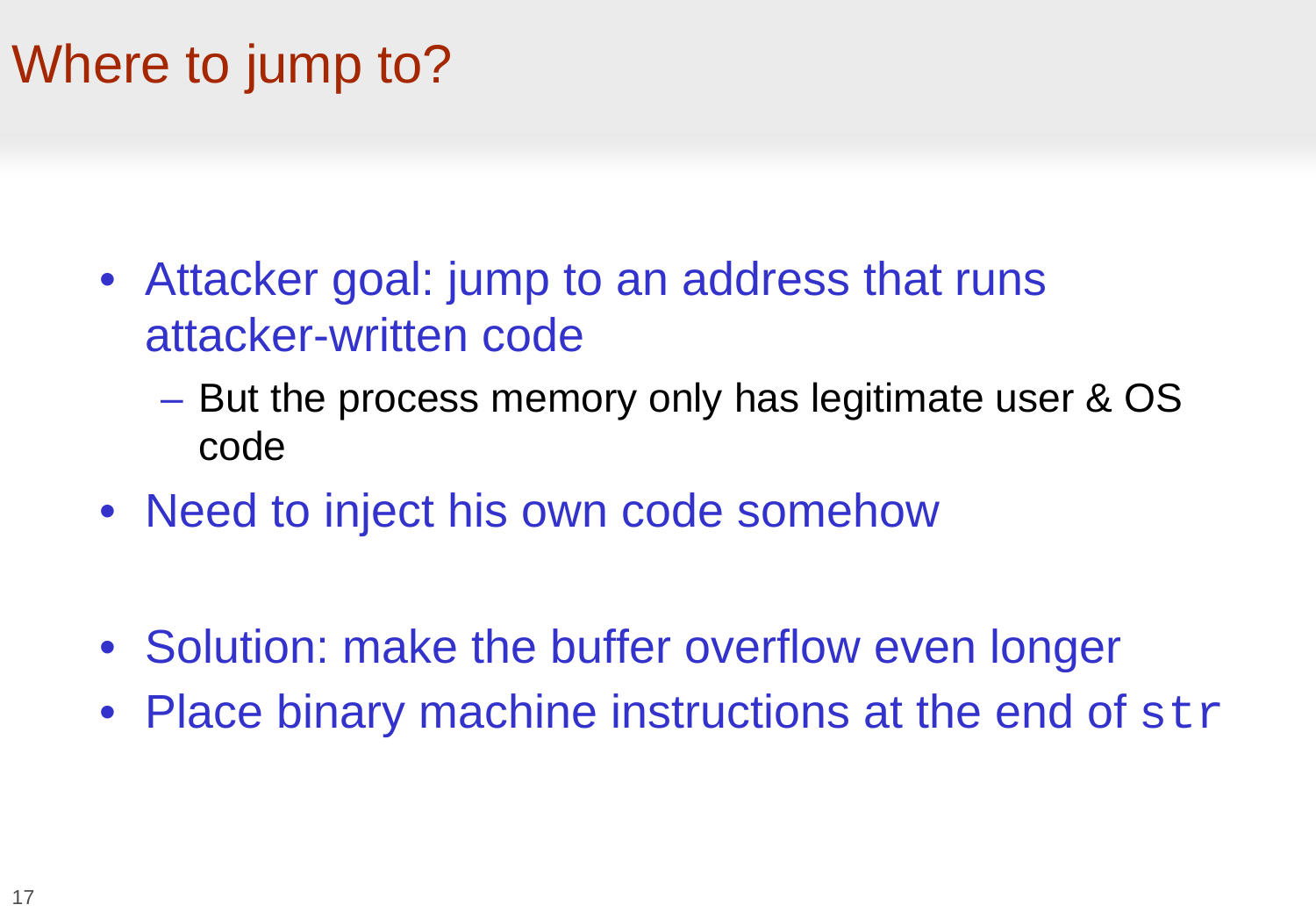#### Basic stack exploit

Suppose \*str is such that after strcpy stack looks like:

Program P: exec("/bin/sh") (exact shell code by Aleph One)

- Attack code P runs *in stack*.
- When func() exits, the shell runs with its stdin and stdout (hopefully) redirected to the TCP connection.
- The attacker, on the other side of the TCP connection, gets full shell access.
- Attacker gains full privileges of the user (UID, GID) running the server.

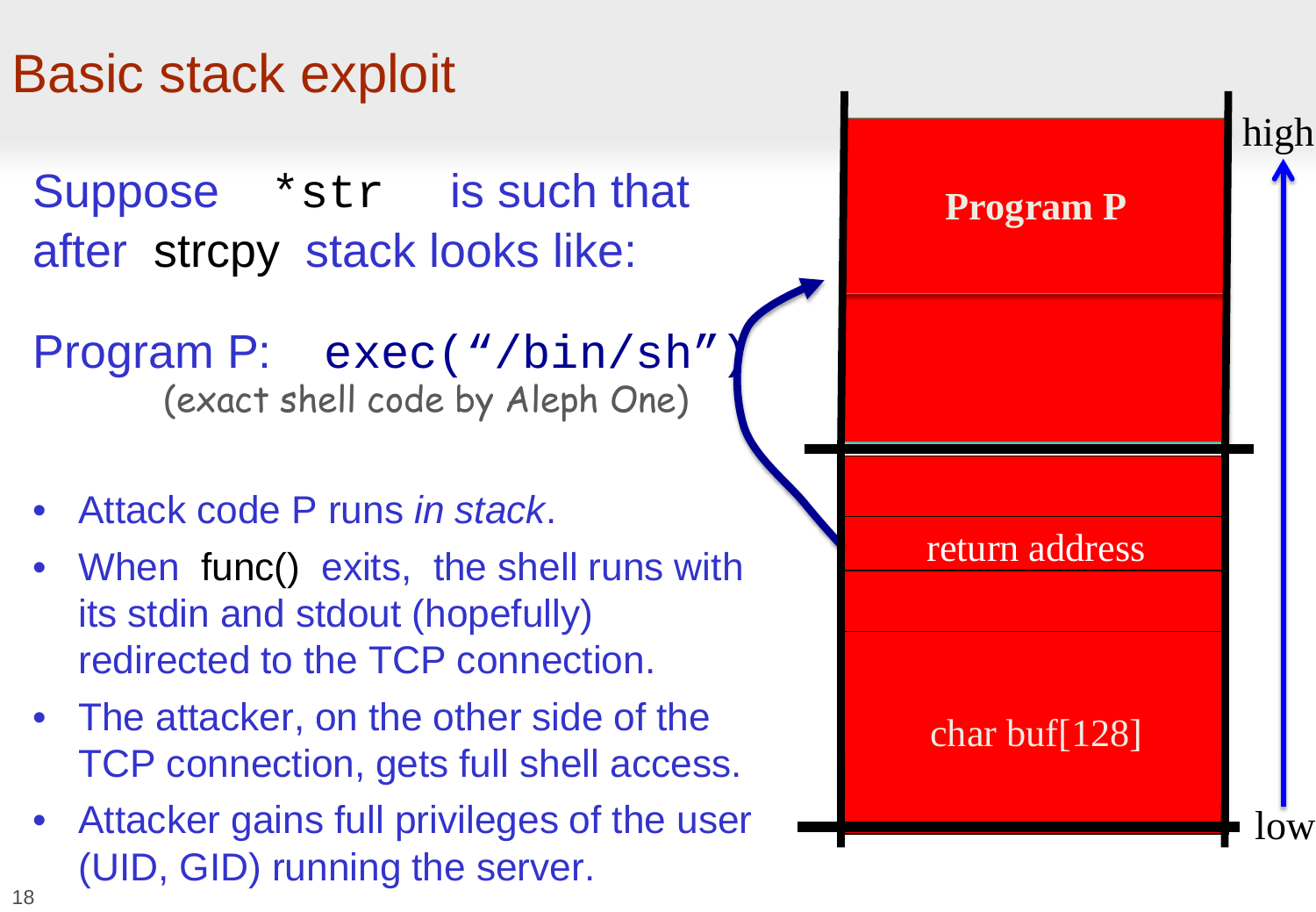The NOP slide

#### Problem: how does attacker determine the return address?

#### Solution: NOP slide

- Guess approximate stack state when func() is called
- Insert many NOPs before program P:

```
nop , 
xor eax,eax ,
inc ax
...
```
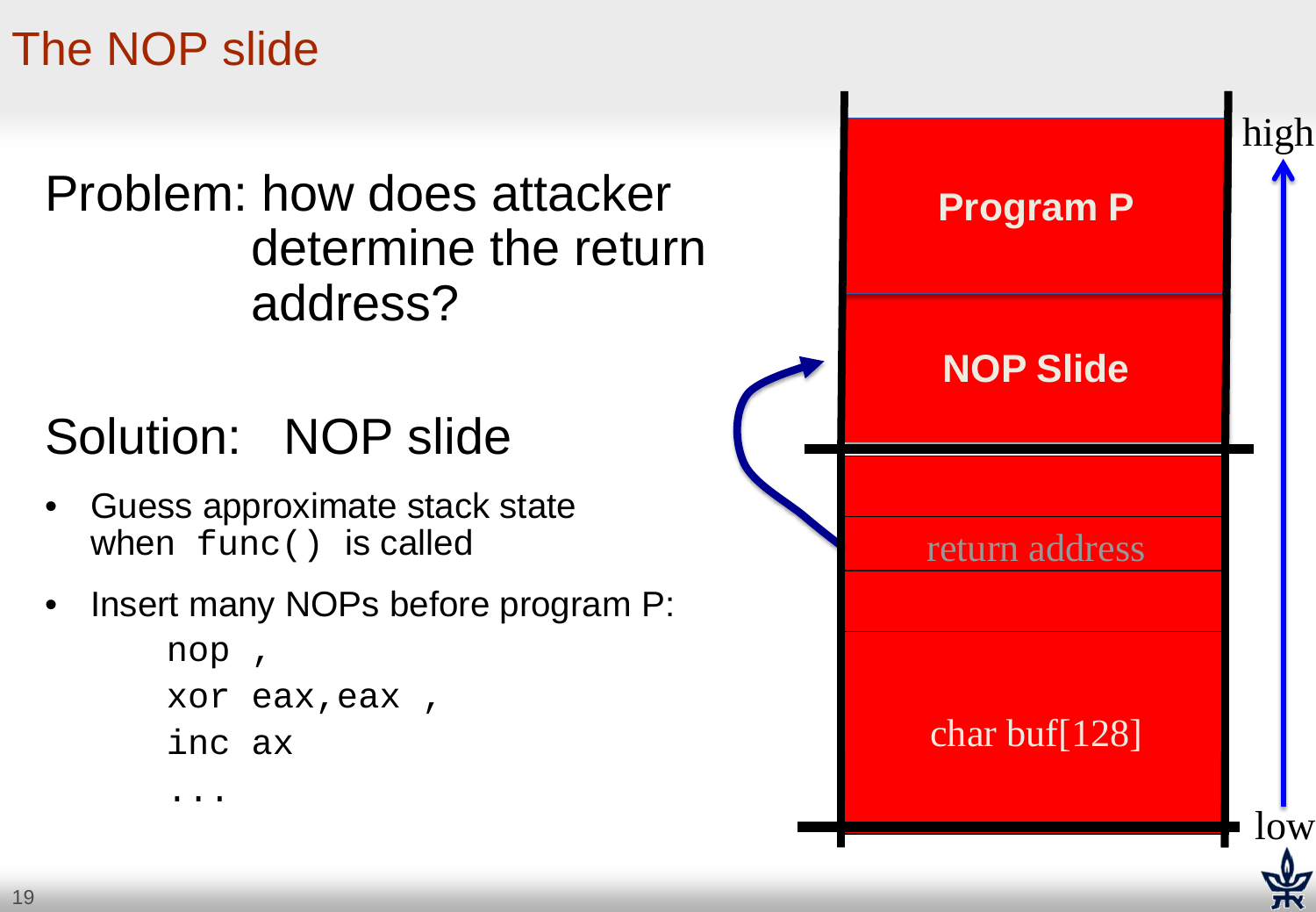#### Details and examples

#### • Some complications:

- $-$  Program P should not contain the '\0' character.
- Overflow should not crash program before func() exits.
- Sample remote stack smashing overflows:
	- (2007) Overflow in Windows animated cursors (ANI). LoadAniIcon()
	- (2005) Overflow in Symantec Virus Detection

test.GetPrivateProfileString "file", **[long string]**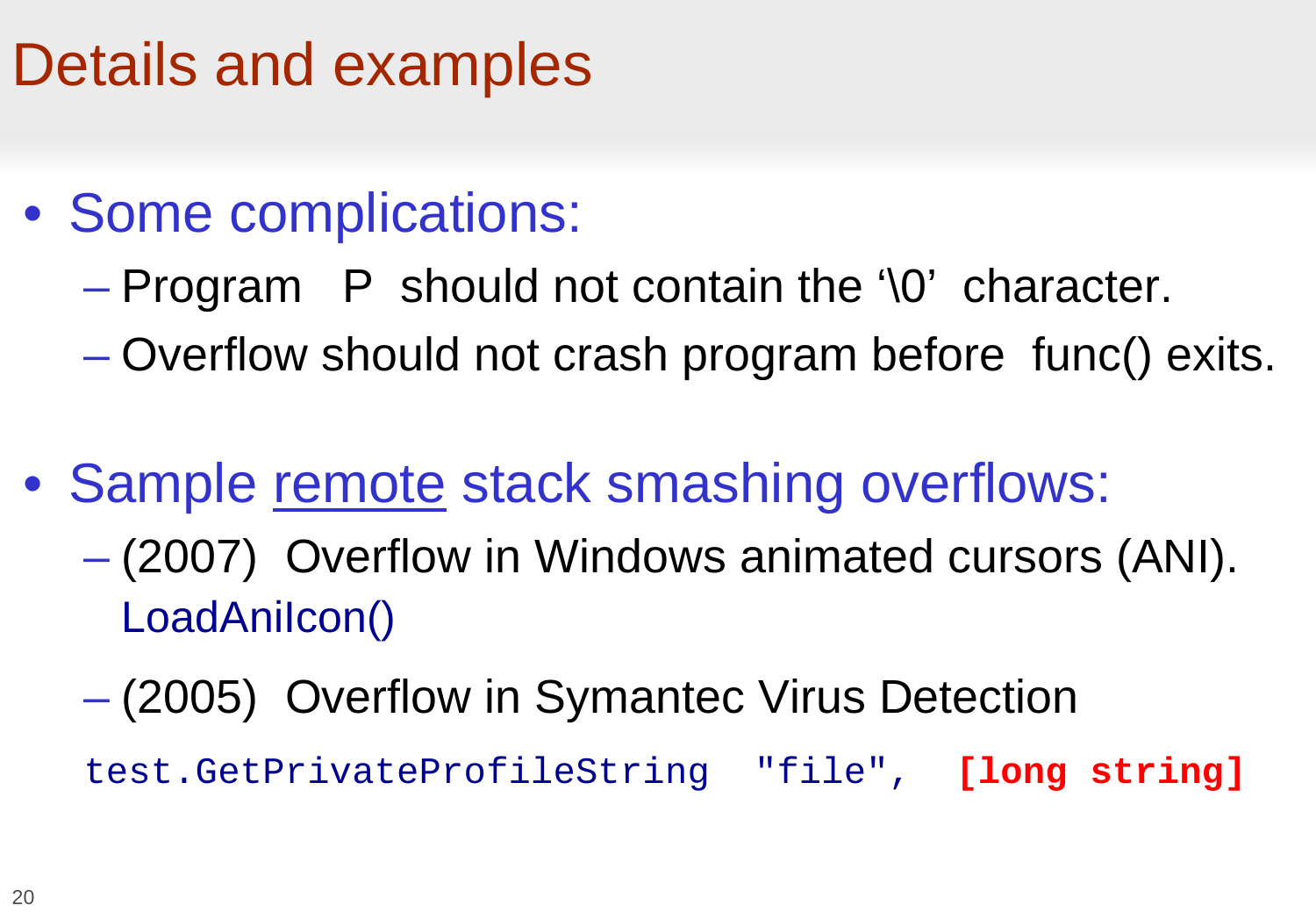#### Many unsafe libc functions

```
strcpy (char *dest, const char *src)
strcat (char *dest, const char *src)
gets (char *s)
scanf ( const char *format, ... ) and
many more.
```
- "Safe" libc versions strncpy(), strncat() are misleading
	- E.g.,. strncpy() may leave string unterminated.
- Windows C run time (CRT):
	- strcpy\_s (\*dest, DestSize, \*src) ensures proper termination.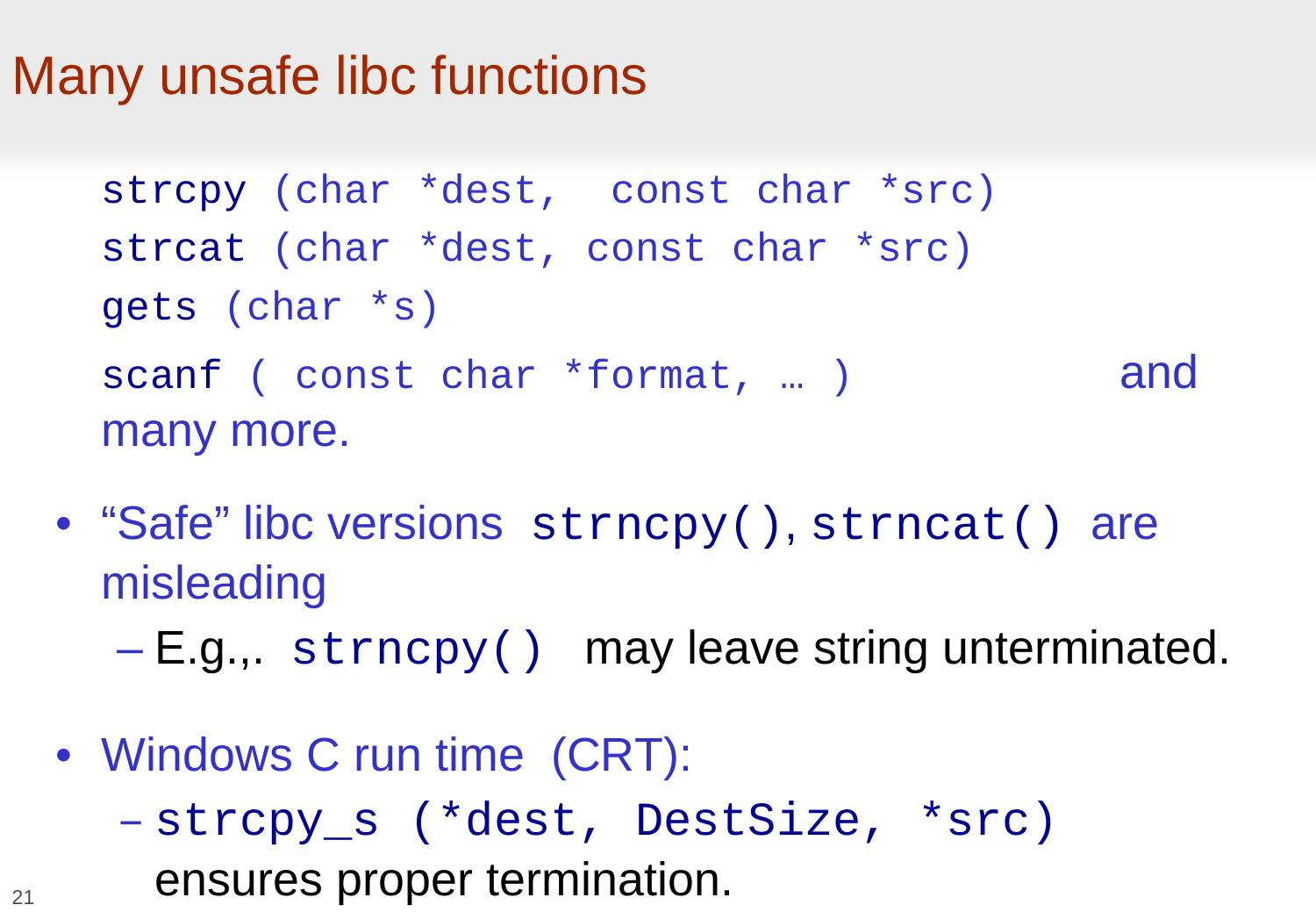#### Buffer overflow opportunities

- Exception handlers: (Windows SEH attacks)
	- Overwrite the address of an exception handler in stack frame.
- Function pointers: (e.g. PHP 4.0.2, MS MediaPlayer Bitmaps)

Heap or stack buf[128] FuncPtr

- Overflowing buf will override function pointer.
- Longjmp buffers: longjmp(pos) (e.g. Perl 5.003)
	- Overflowing buf next to pos overrides value of pos.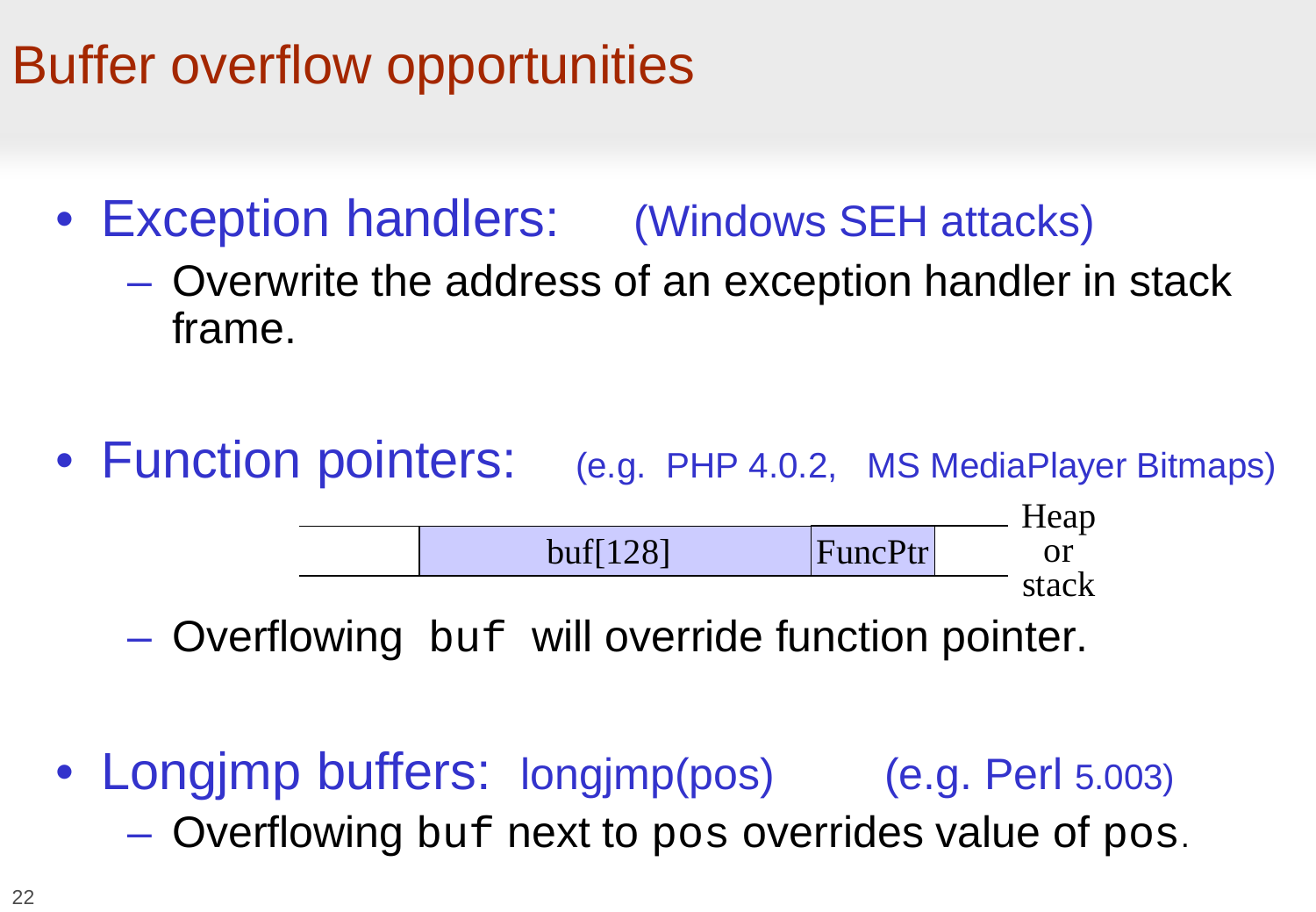#### Corrupting method pointers

http://phrack.org/issues/56/8.html

• Compiler generated function pointers (e.g. virtual methods in C++ code)

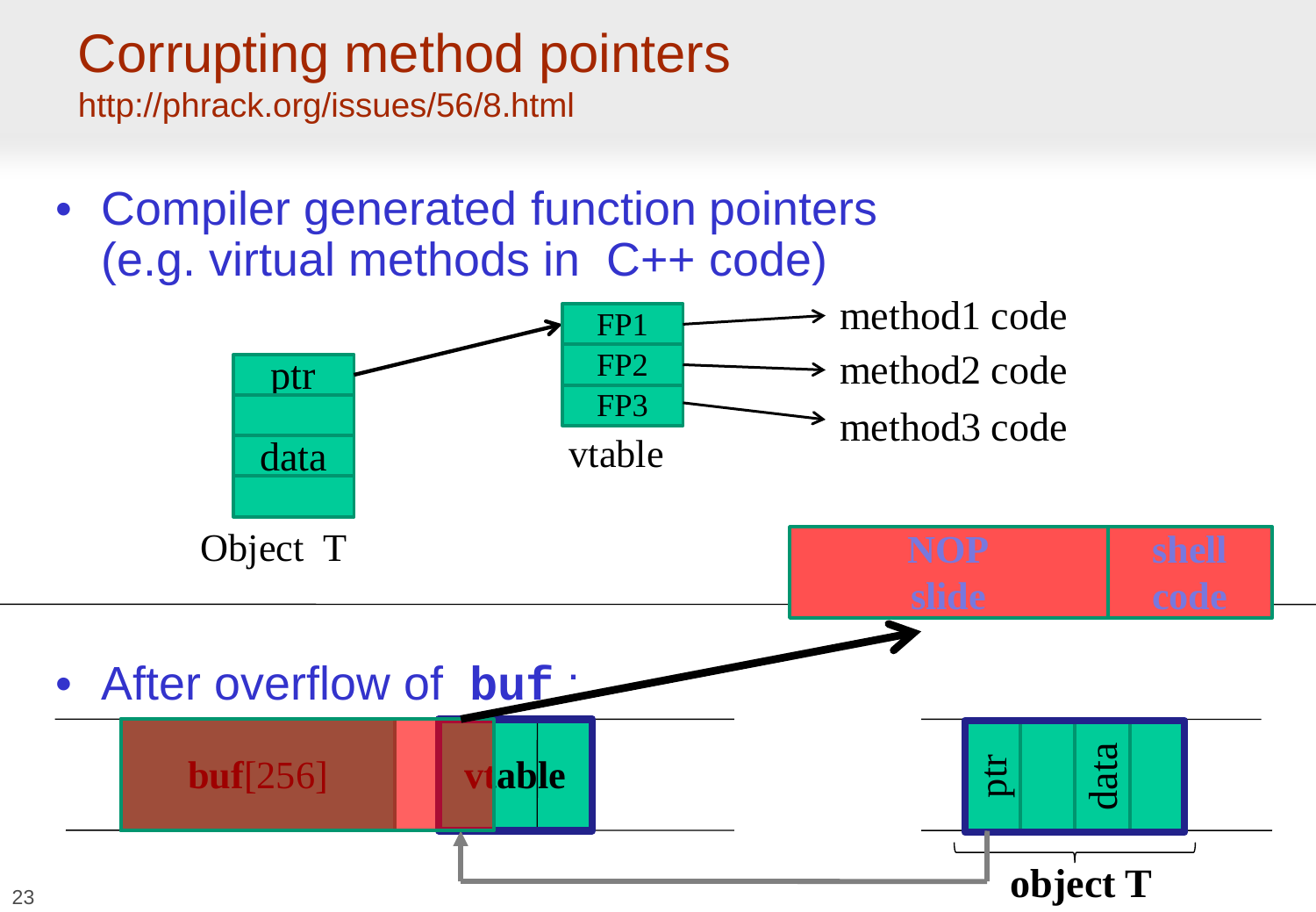#### Finding buffer overflows

- To find overflow:
	- Run web server on local machine
	- Issue malformed requests (ending with "\$\$\$\$\$" )
		- Many automated tools exist (called **fuzzers**)
	- If web server crashes, search core dump for "\$\$\$\$\$" to find overflow location
- Construct exploit (not easy given latest defenses)

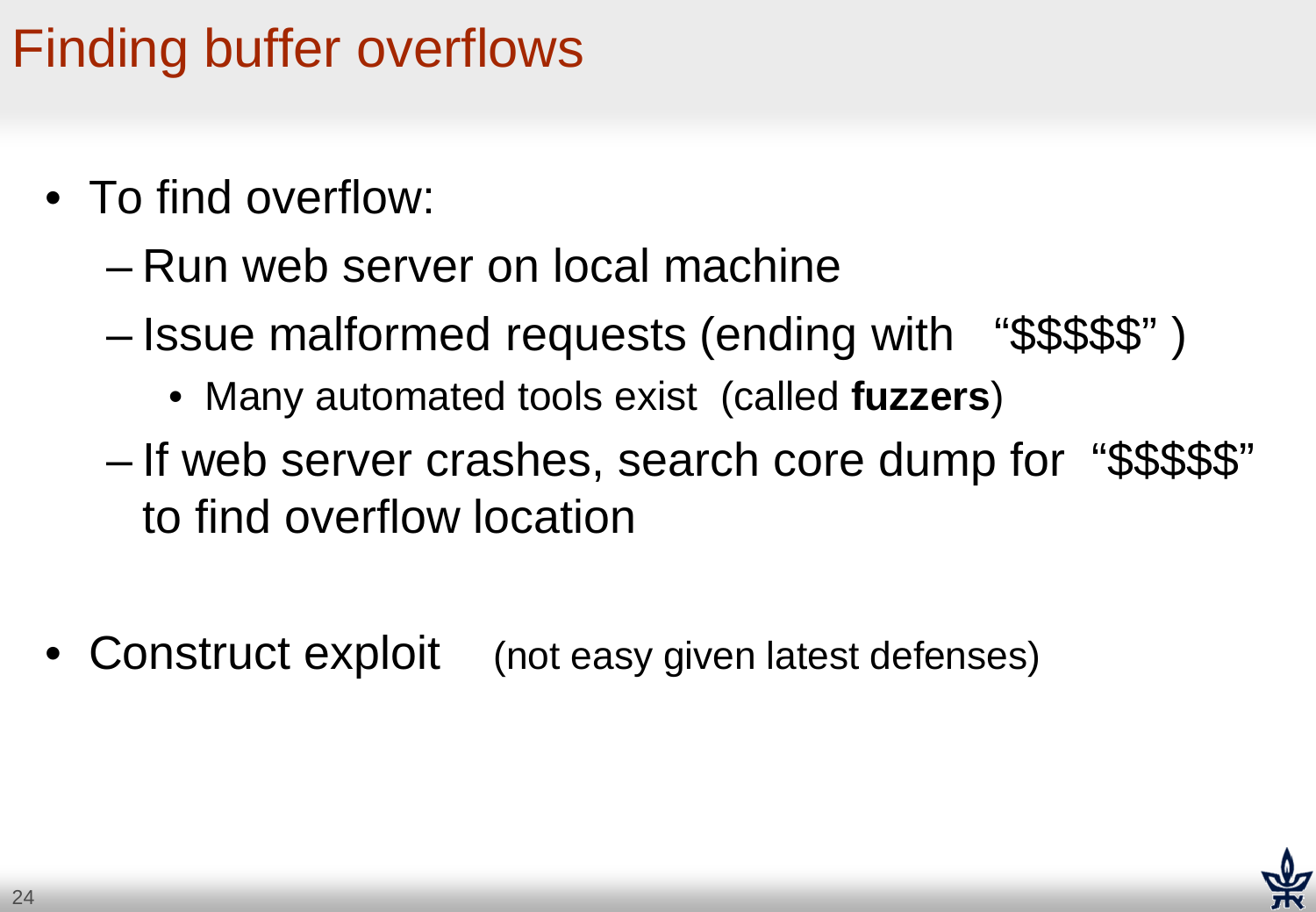

### Control Hijacking

# More Control Hijacking Attacks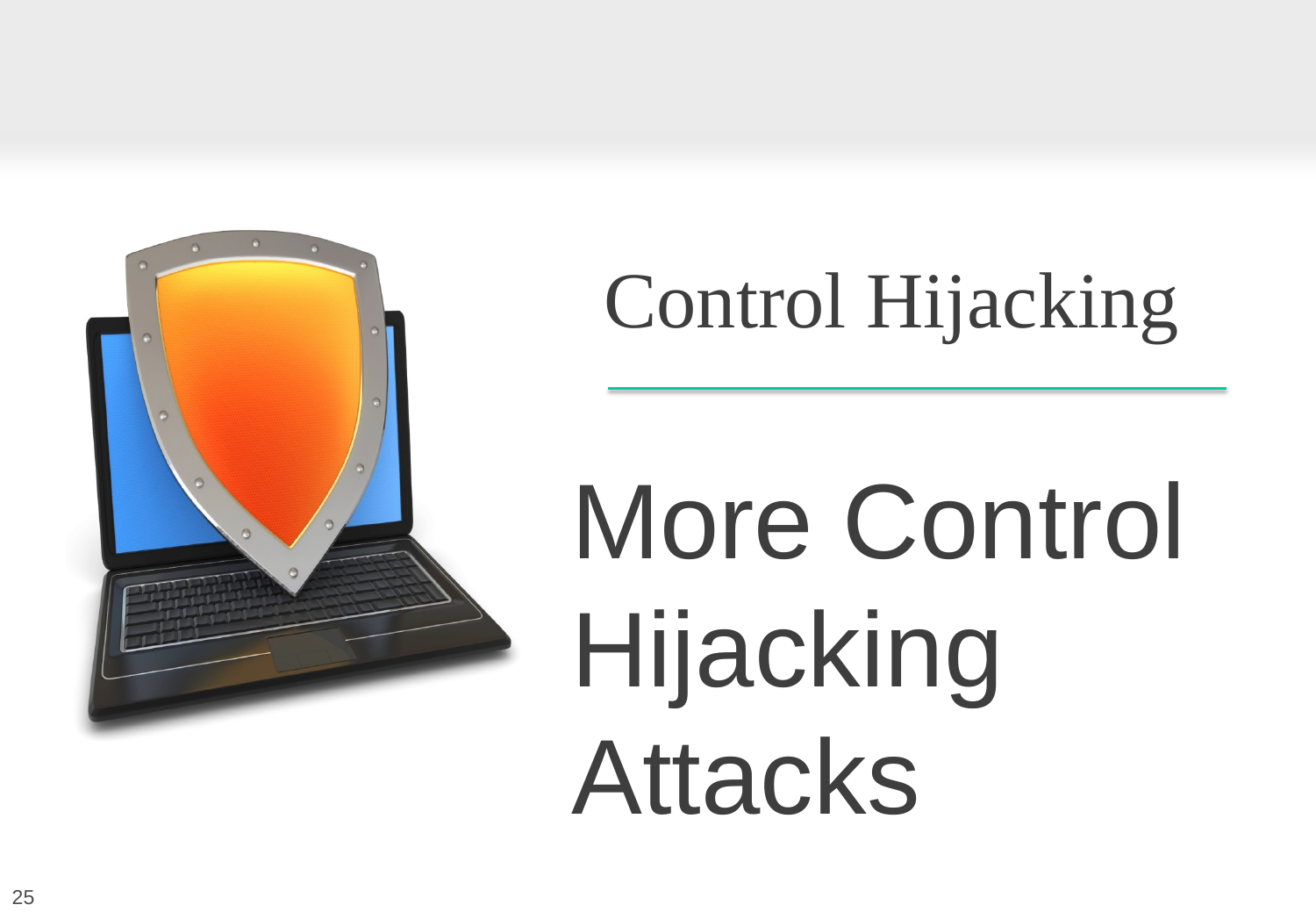#### More Hijacking Opportunities

- **Integer overflows**: (e.g. MS DirectX MIDI Lib)
- **Double free**: double free space on heap.
	- Can cause memory manager to write data to specific location
	- Examples: CVS server

#### • **Format string vulnerabilities**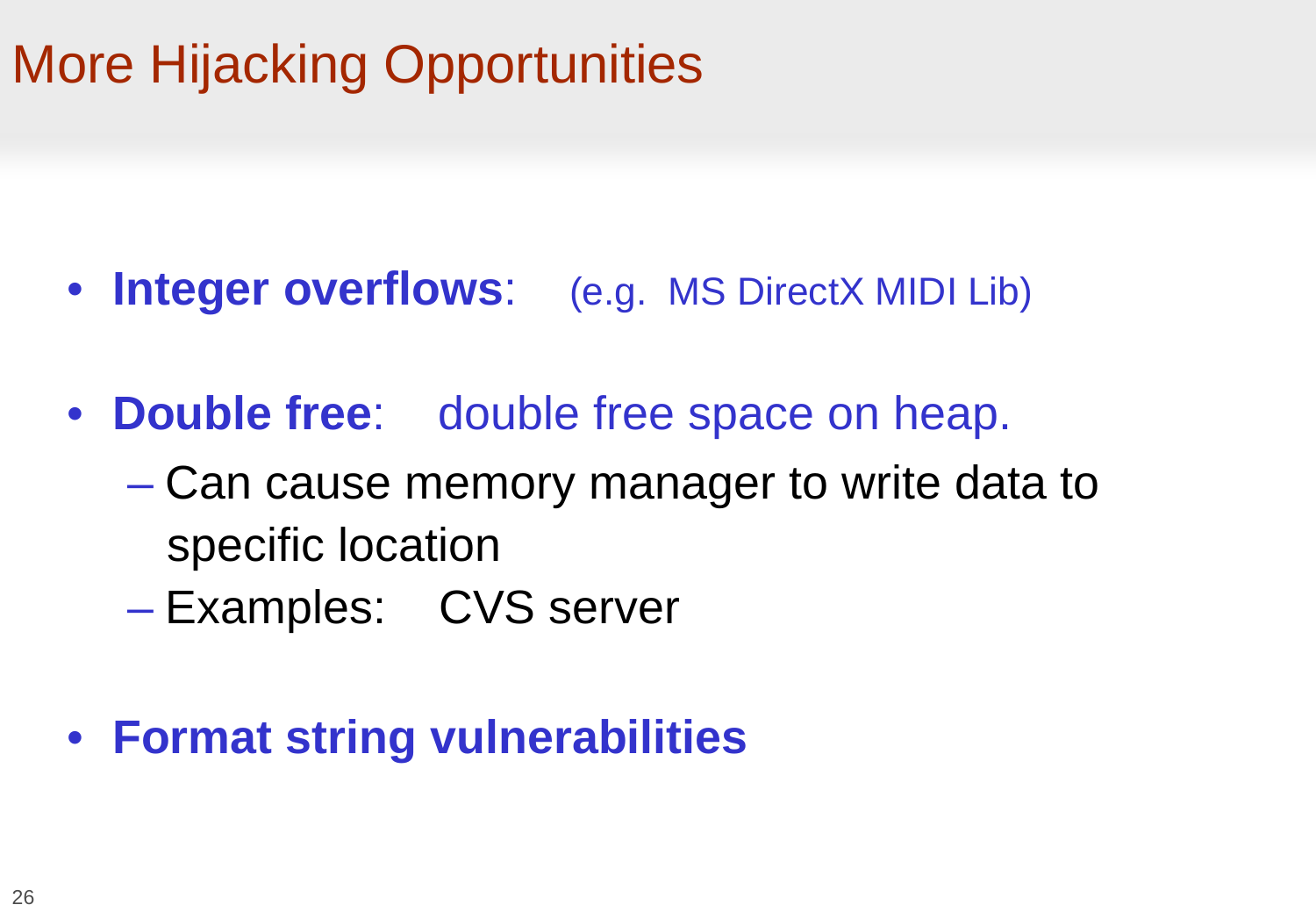#### Integer Overflow

- Integer overflow: an arithmetic operation attempts to create a numeric value that is larger than can be represented within the available storage space.
- Example:

```
Test 1:
    short x = 30000;
    short y = 30000;
    printf("%d\n", x+y);
                            Test 2:
                                short x = 30000;
                                short y = 30000;
                                short z = x + yiprintf("%d\n", z)
```
#### Will two programs output the same?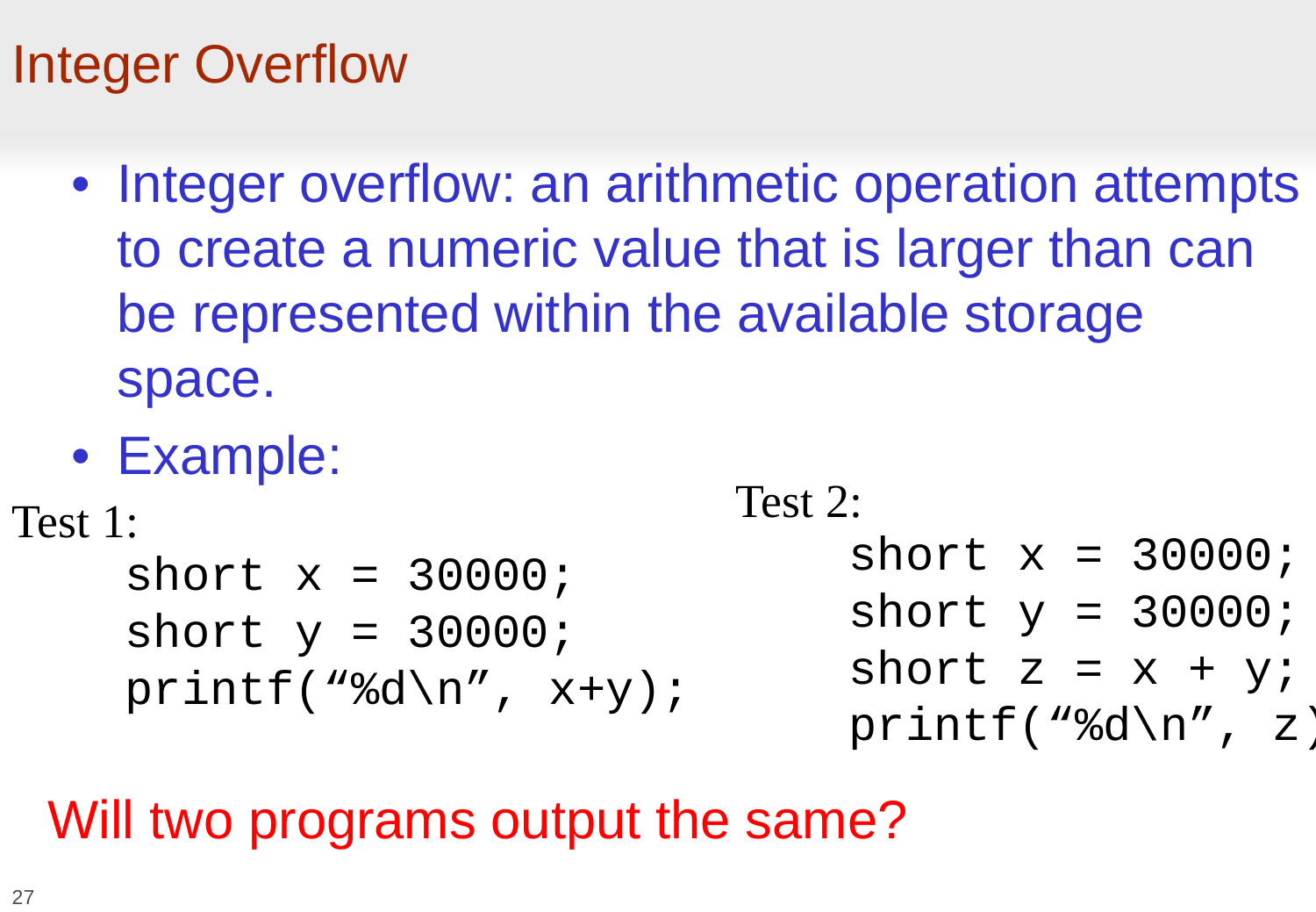#### C Data Types

| short int          | <b>6bits</b> |
|--------------------|--------------|
| unsigned short int | 16bits       |
| unsigned int       | 32bits       |
| Int                | 32bits       |
| long int           | 32bits       |
| char               | <b>8bits</b> |
| unsigned char      | <b>8bits</b> |
|                    |              |

- long long int
- unsinged long long int

 $[-32,768; 32,767]$  $[0; 65,535]$  $[0; 4,294,967,295]$ [-2,147,483,648; 2,147,483,647]  $[-2,147,483,648; 2,147,483,647]$  $[-128; 127]$  $[0; 255]$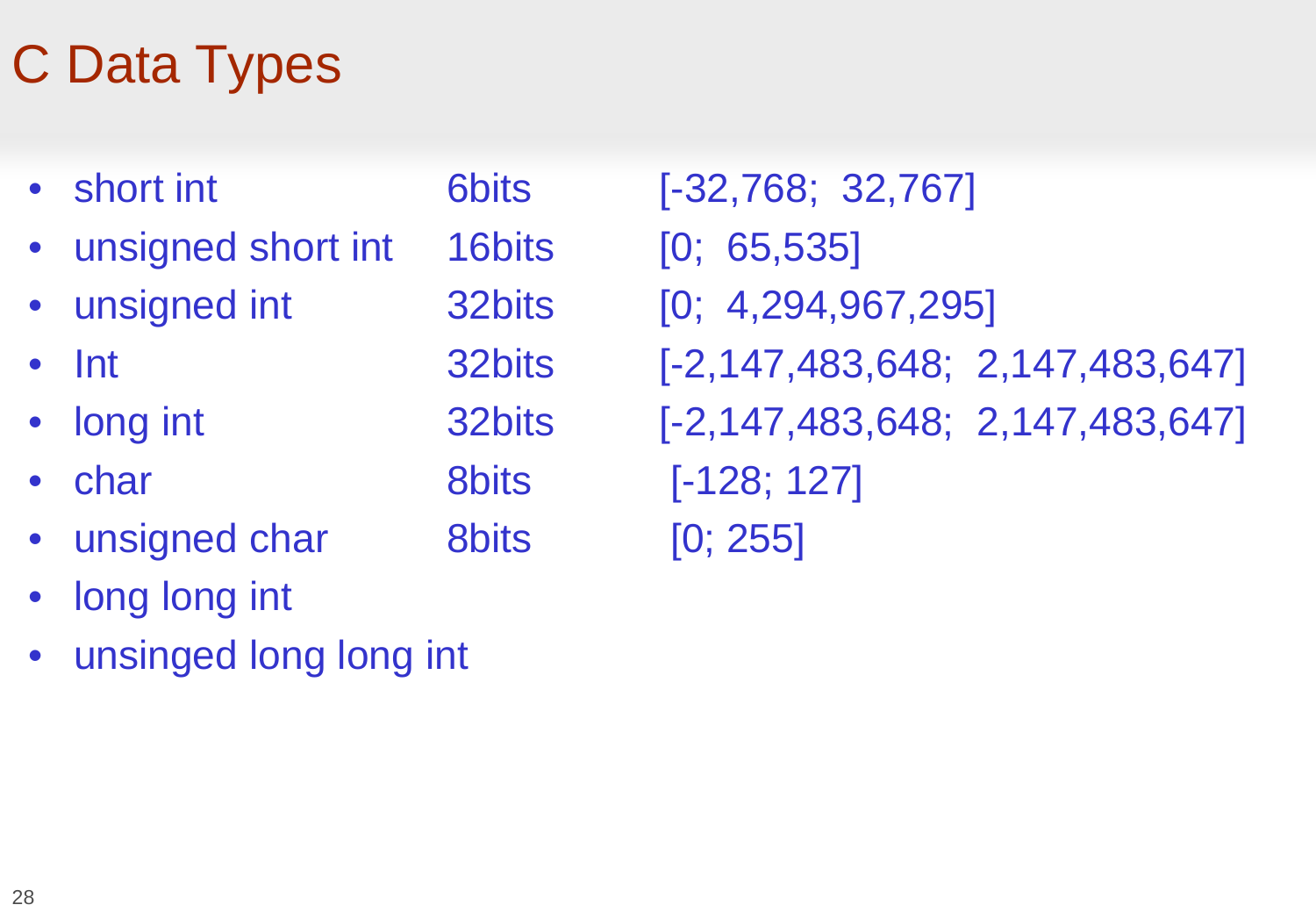#### When does casting occur in C?

- When assigning to a different data type
- For binary operators  $+$ ,  $-$ ,  $*$ ,  $/$ ,  $\%$ ,  $\&$ ,  $|$ ,  $\land$ ,
	- if either operand is an unsigned long, both are cast to an unsigned long
	- in all other cases where both operands are 32 bits or less, the arguments are both upcast to int, and the result is an int
- For unary operators
	- $-$  ~ changes type, e.g.,  $\sim$  ((unsigned short)0) is int
	- ++ and -- does not change type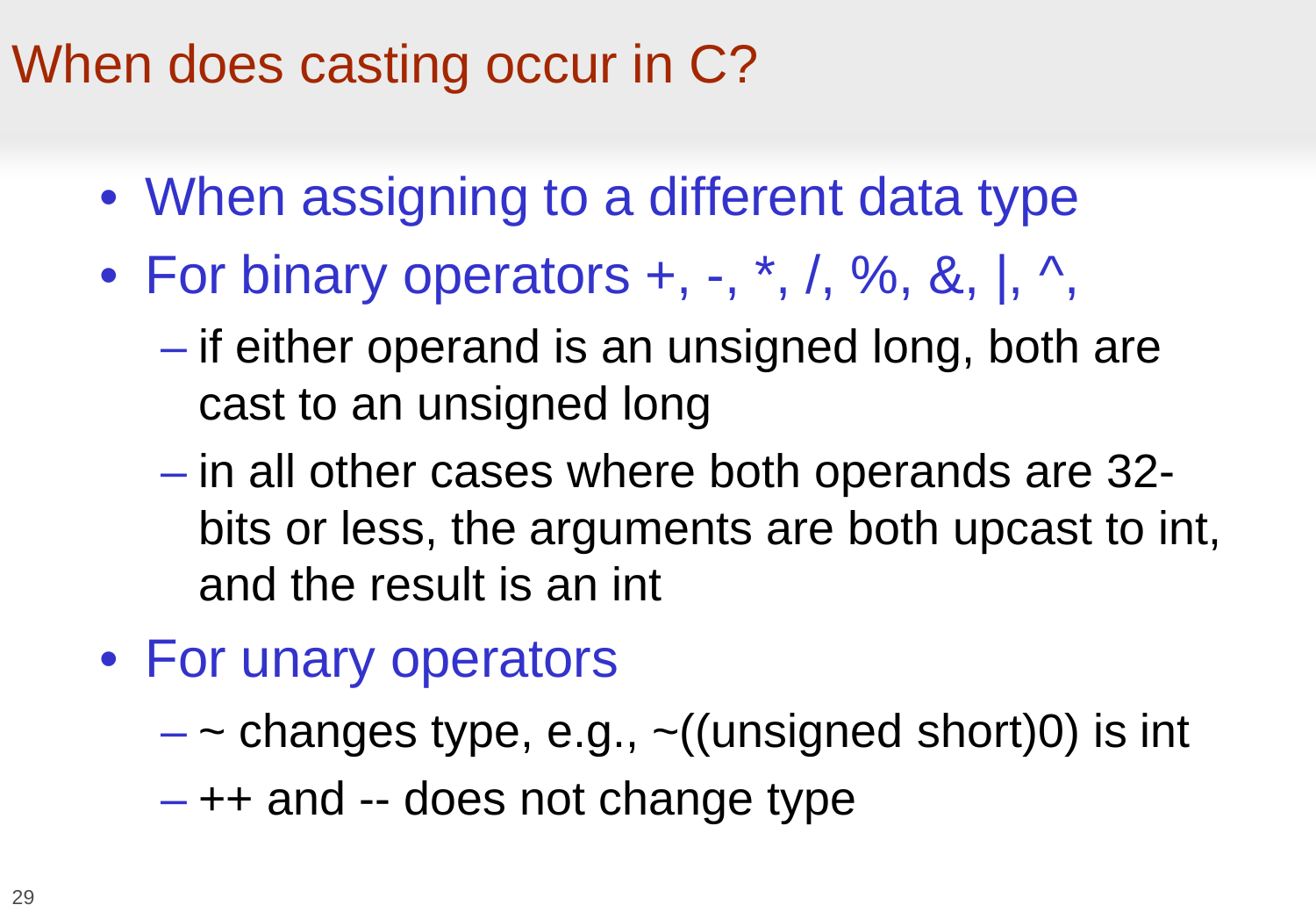#### Where Does Integer Overflow Matter?

- Allocating spaces using calculation.
- Calculating indexes into arrays
- Checking whether an overflow could occur

- Direct causes:
	- Truncation; Integer casting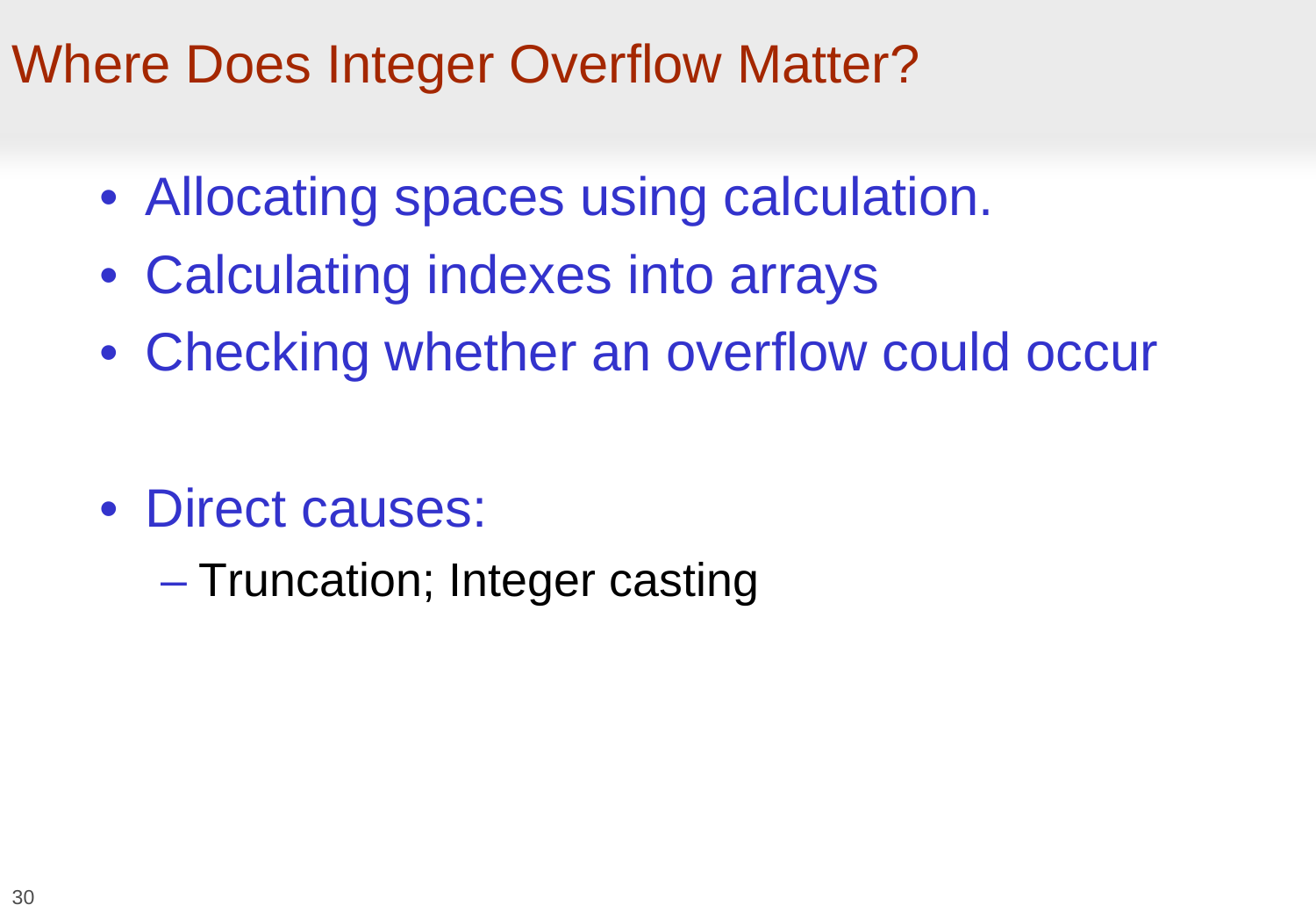#### Integer Overflow: Example 1

```
const long MAX_LEN = 20000;
char buf[MAX_LEN];
short len = strlen(input);if (len < MAX_LEN) 
    strcpy(buf, input);
```
Can a buffer overflow attack occur? If so, how long does input needs to be?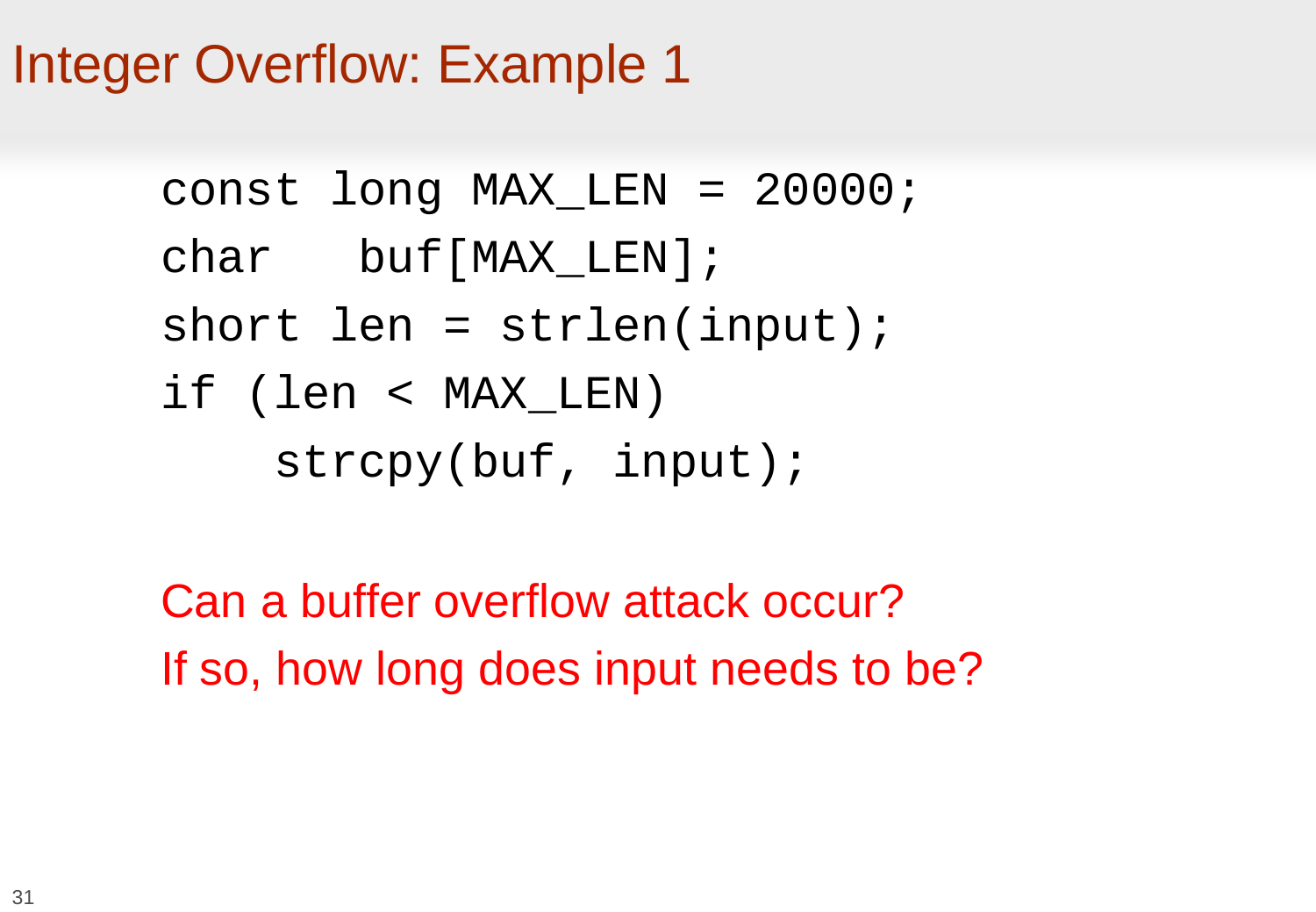Integer Overflows Example 2 (see Phrack 60)

Problem: what happens when int exceeds max value?

```
int m;(32 bits)
```
**short s;(16 bits)**

**char c; (8 bits)**

 $c = 0 \times 80 + 0 \times 80 = 128 + 128 \Rightarrow c = 0$  $s = 0xff80 + 0x80 \Rightarrow s = 0$  $m = 0 \times f f f f f f f 80 + 0 \times 80 \implies m = 0$ 

Can this be exploited?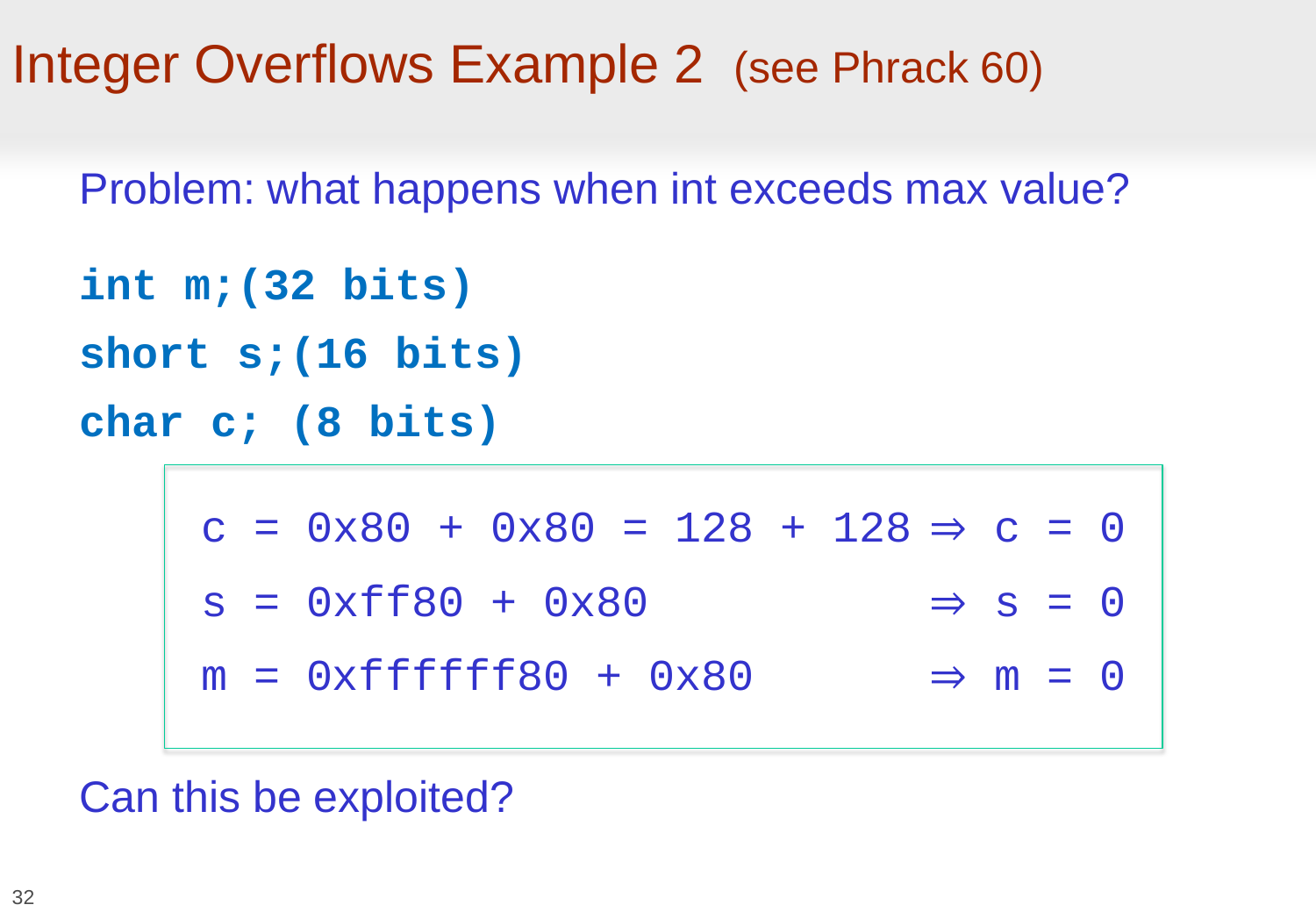```
void func( char *buf1, *buf2, unsigned int len1, len2) {
   char temp[256];
   if (len1 + len2 > 256) {return -1} // length check
   memcpy(temp, buf1, len1); // concatenate buffers
   memcpy(temp+len1, buf2, len2);
   do-something(temp); // do stuff
}
```

```
What if len1 = 0x80, len2 = 0xffffff80 ?
     \Rightarrow len1+len2 = 0
```
Second memcpy() will overflow stack (or heap) !!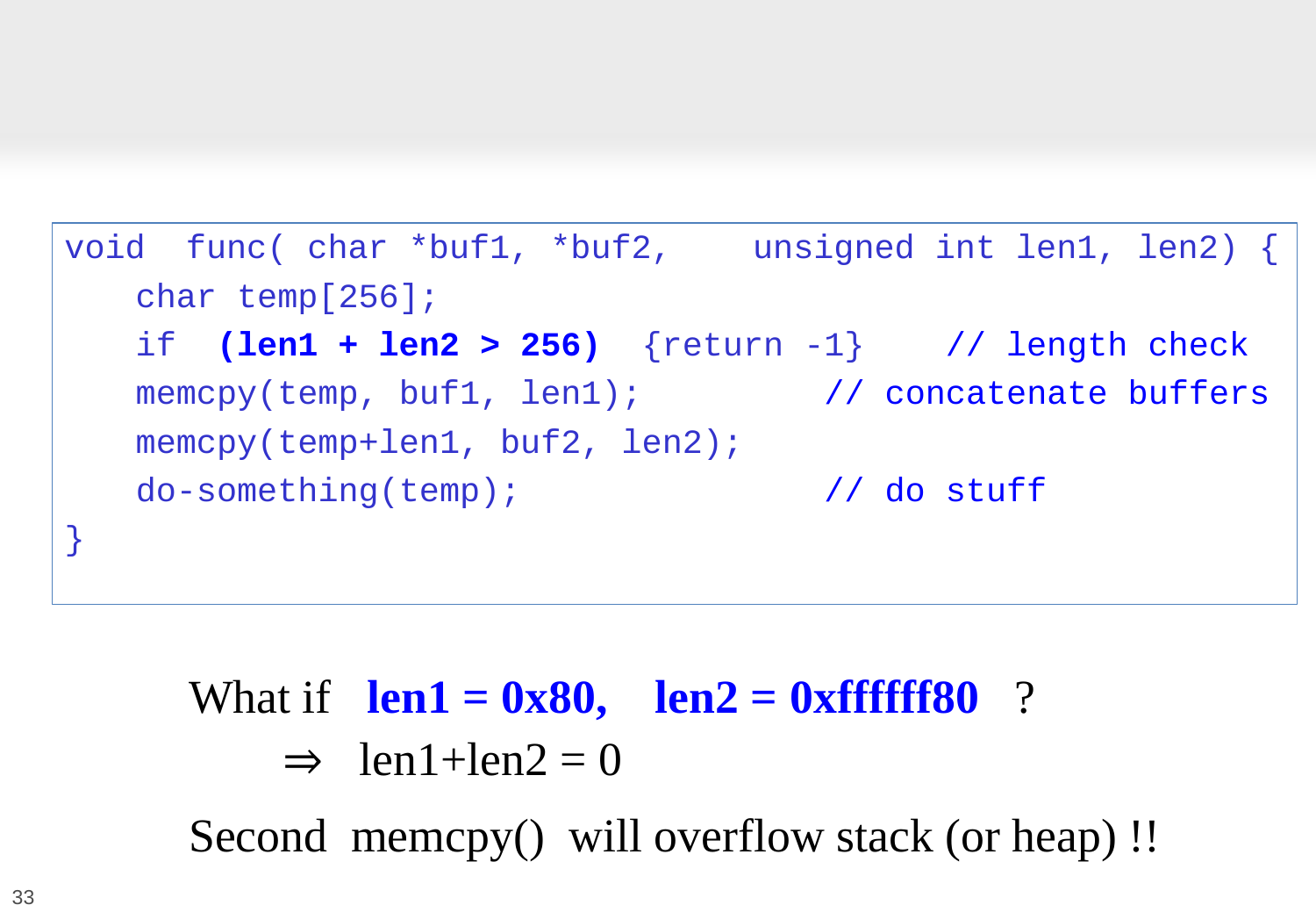#### Integer overflow exploit stats



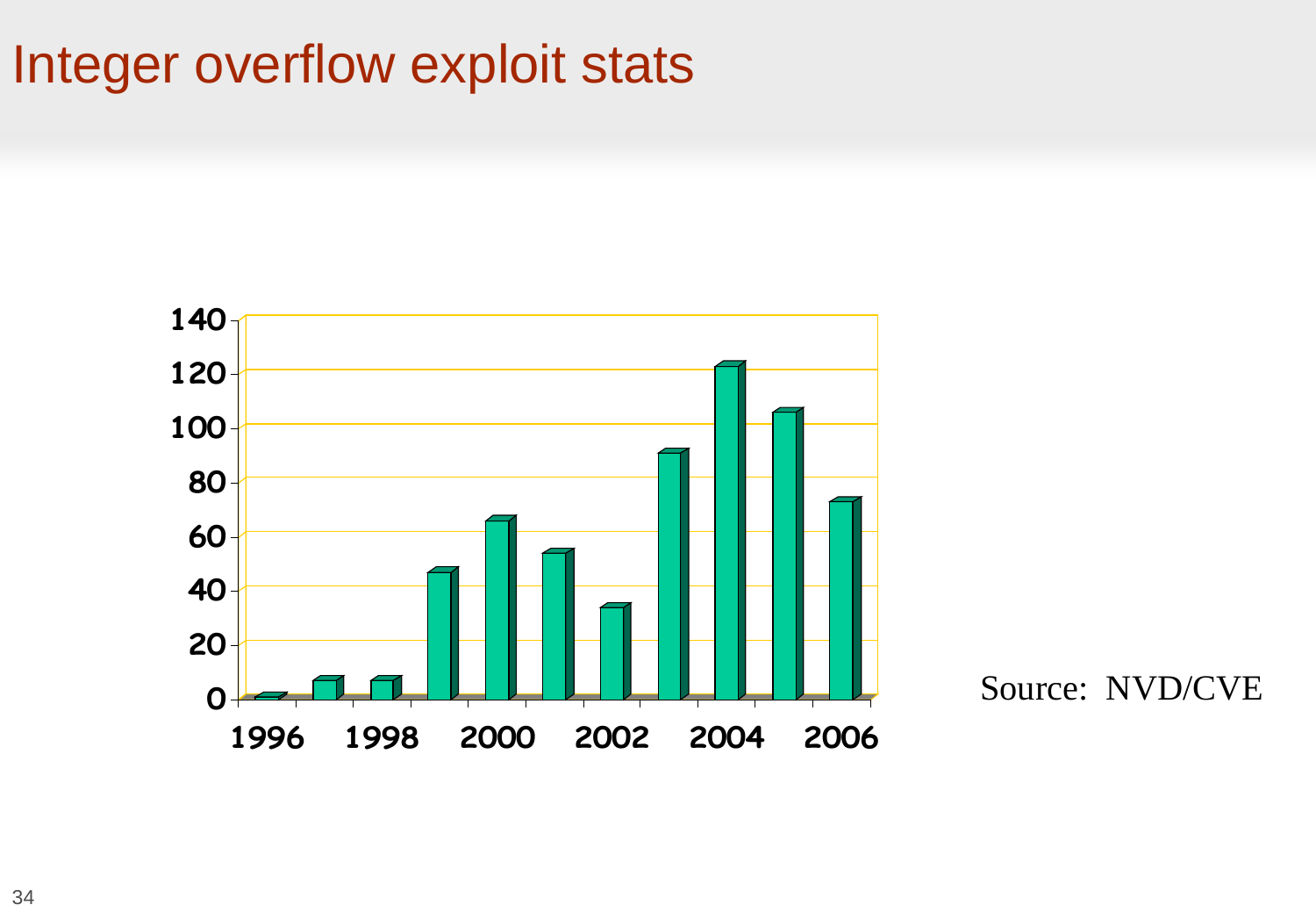#### Format string bugs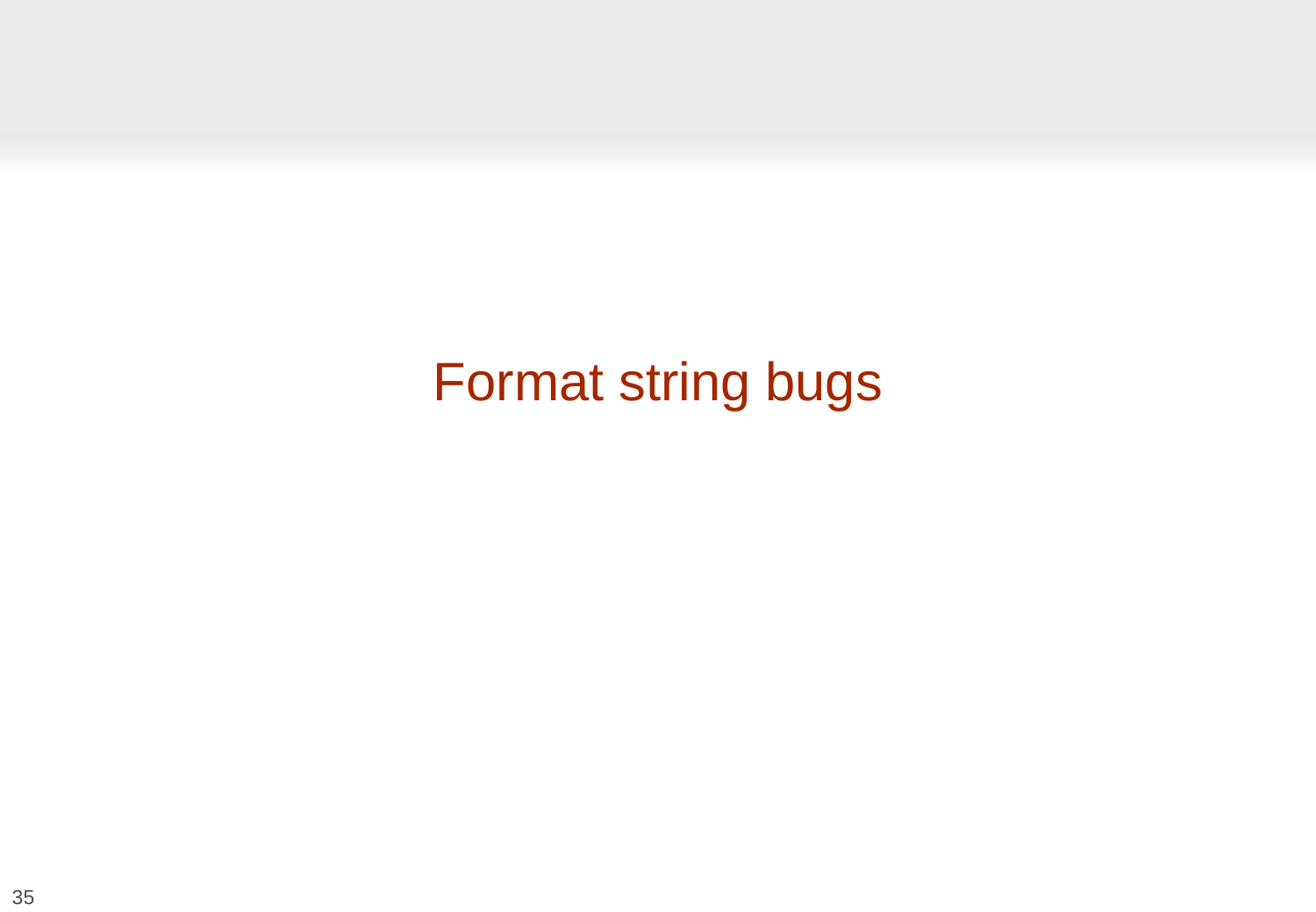### Format string problem

- Want to print a message (without arguments) via fprintf
- Correct form:

```
fprintf( stdout, "%s", input);
```

```
• Bug:
    int func(char *input) {
            fprintf( stderr, input);
          }
```
- "input" is treated as a format string missing arguments
- If "input" includes % formats access places on stack

Problem: what if \*input = "%s%s%s%s%s%s%s" ?

- Most likely program will crash (Denial of Service, violates Availability)
- If not, program will print memory contents. Privacy?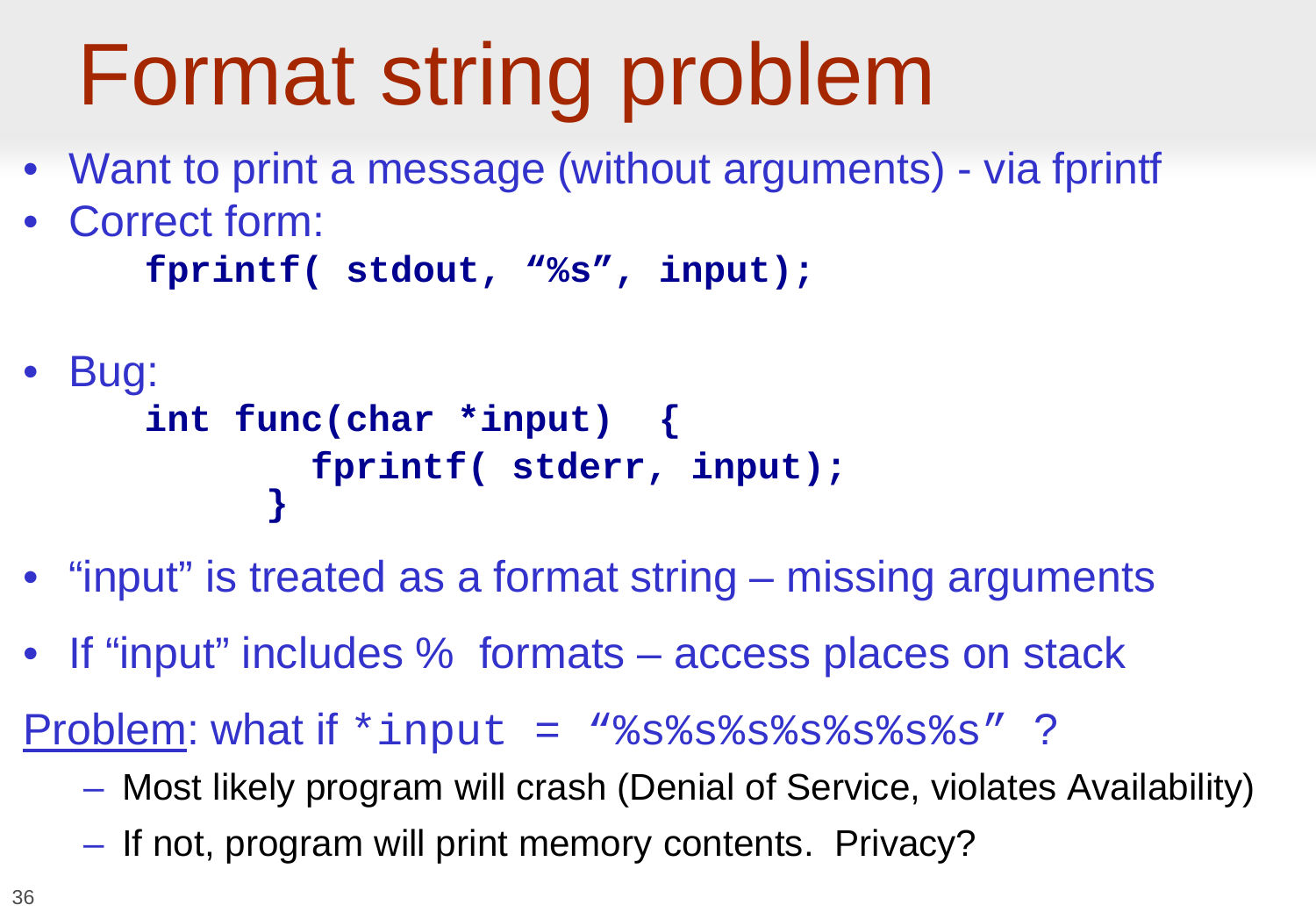#### Format string attacks ("%n")

• "%n" format **writes** the number of bytes formatted so far into a variable!

- printf("abc  $sn$ ",  $\&x$ ) will change the value of the variable  $x$  (to 4)
	- in other words, the parameter value on the stack is interpreted as a pointer to an integer value, and the place pointed by the pointer is overwritten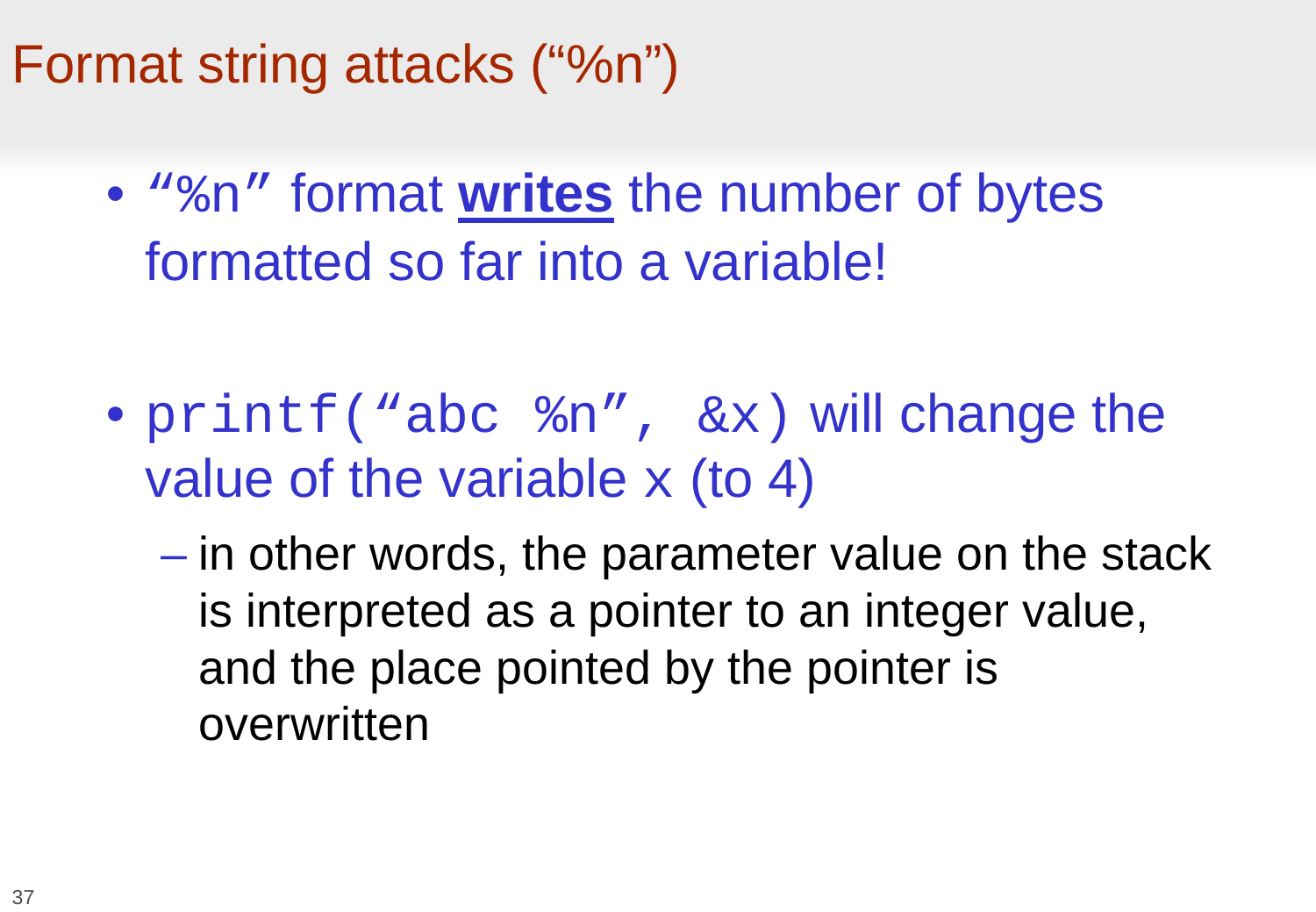### **Exploit**

- Dumping arbitrary memory:
	- Walk up stack until desired pointer is found.

– printf("%08x.%08x.%08x.%08x|%s|")

- Writing to arbitrary memory:
	- printf("hello %n", &temp) writes "6" into temp.

– printf("%08x.%08x.%08x.%08x.%n")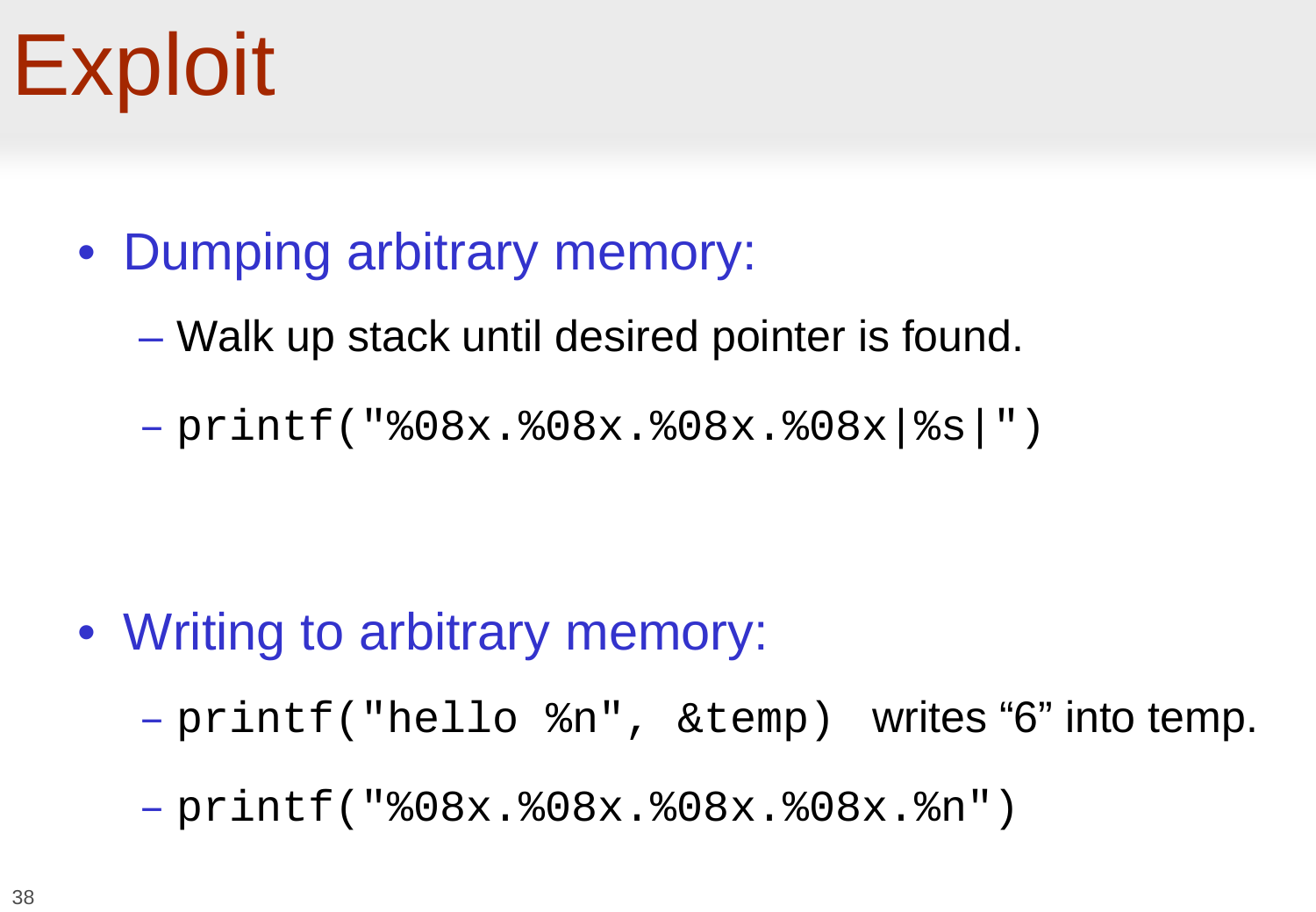## **History**

- First exploit discovered in June 2000.
- Examples:
	- wu-ftpd 2.\* : remote root
	- Linux rpc.statd: remote root
	- IRIX telnetd: remote root
	- BSD chpass: local root